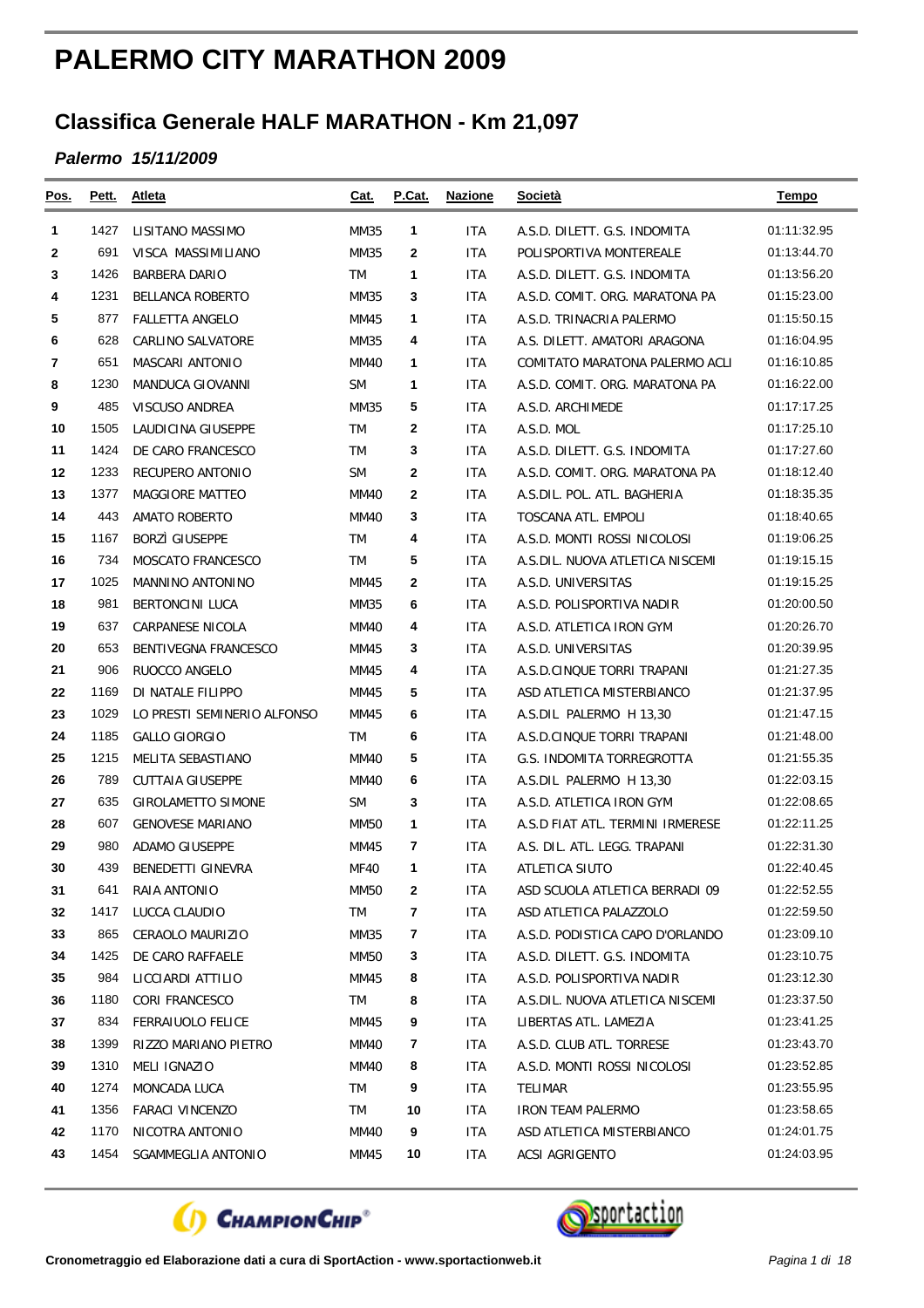| <u>Pos.</u> | Pett. | <b>Atleta</b>              | <u>Cat.</u> | P.Cat. | <b>Nazione</b> | Società                          | <b>Tempo</b> |
|-------------|-------|----------------------------|-------------|--------|----------------|----------------------------------|--------------|
| 44          | 1066  | VASSALLO ALESSANDRO        | <b>TM</b>   | 11     | <b>ITA</b>     | A.S.D. S.C. POL.ORION ALTOFONTE  | 01:24:08.15  |
| 45          | 1217  | <b>FAZIO VINCEZO</b>       | <b>MM40</b> | 10     | <b>ITA</b>     | LA TARTARUGA SCIACCA             | 01:24:24.15  |
| 46          | 780   | MAZZARA GIUSEPPE           | MM35        | 8      | <b>ITA</b>     | A.S.D. ATLETICA MAZARA           | 01:24:34.05  |
| 47          | 978   | TIPA OSCAR                 | MM45        | 11     | ITA            | A.S. DIL. ATL. LEGG. TRAPANI     | 01:24:42.75  |
| 48          | 832   | GIGLIOTTI GENNARINO        | MM35        | 9      | <b>ITA</b>     | LIBERTAS ATL. LAMEZIA            | 01:24:46.50  |
| 49          | 1224  | RAGUSA GASPARE             | MM45        | 12     | ITA            | LA TARTARUGA SCIACCA             | 01:24:47.65  |
| 50          | 1211  | ARDIZZONE SALVATORE        | MM35        | 10     | ITA            | LA TARTARUGA SCIACCA             | 01:24:47.65  |
| 51          | 840   | PULEO ISIDORO              | TM          | 12     | ITA            | A.S.D. MARATHON CLUB SCIACCA     | 01:24:47.95  |
| 52          | 900   | <b>FARINA STEFANO</b>      | <b>MM40</b> | 11     | <b>ITA</b>     | A.S.D.CINQUE TORRI TRAPANI       | 01:25:06.15  |
| 53          | 887   | MANISCALCO GIACOMO         | MM35        | 11     | ITA            | A.S. D. PAROLE E SEGNI SCIACCA   | 01:25:13.45  |
| 54          | 878   | RWIICHA HAMID              | MM45        | 13     | <b>MAR</b>     | A.S.D. TRINACRIA PALERMO         | 01:25:28.45  |
| 55          | 842   | ALBA MARIO                 | TM          | 13     | <b>ITA</b>     | A.S.D. MARATHON CLUB SCIACCA     | 01:25:38.90  |
| 56          | 1422  | <b>BONANNO GRAZIELLA</b>   | MF35        | 1      | ITA            | A.S.D. POL. LIBERTAS CATANIA     | 01:25:45.95  |
| 57          | 631   | ANACLERIO CARMELO          | <b>MM50</b> | 4      | <b>ITA</b>     | A.S.D. UNIVERSITAS               | 01:25:56.00  |
| 58          | 929   | ANGELO GIOVANNI            | MM35        | 12     | ITA            | A.S.D. G.P. AMATORI VALDERICE    | 01:25:57.45  |
| 59          | 1014  | <b>GANCI NUNZIO</b>        | MM45        | 14     | ITA            | A.S.DIL PALERMO H 13,30          | 01:26:01.00  |
| 60          | 1361  | <b>MURA GIUSEPPE</b>       | MM40        | 12     | ITA            | ASS SALINA RUNNERS               | 01:26:06.10  |
| 61          | 1268  | <b>VINCI VITO</b>          | <b>TM</b>   | 14     | ITA            | LA TARTARUGA SCIACCA             | 01:26:15.00  |
| 62          | 754   | <b>TOSTO SALVATORE</b>     | TM          | 15     | ITA            | A.S.D. G.P. AMATORI VALDERICE    | 01:26:16.10  |
| 63          | 808   | RAPPA LIBORIO              | MM45        | 15     | ITA            | A.S.DIL PALERMO H 13,30          | 01:26:16.95  |
| 64          | 1402  | <b>GIARDINA PIETRO</b>     | MM35        | 13     | <b>ITA</b>     | ASD POL ATHLON RIBERA            | 01:26:17.25  |
| 65          | 1407  | MARCHESE FABRIZIO          | MM45        | 16     | <b>ITA</b>     | ASD POL ATHLON RIBERA            | 01:26:17.90  |
| 66          | 1360  | <b>FICARA ALBERTO</b>      | MM50        | 5      | ITA            | ASS SALINA RUNNERS               | 01:26:19.05  |
| 67          | 881   | VASSALLO PIETRO            | MM45        | 17     | ITA            | A.S.DIL. ATL. MONDELLO           | 01:26:22.15  |
| 68          | 1357  | <b>VEGNA GIANLUCA</b>      | MM35        | 14     | <b>ITA</b>     | <b>IRON TEAM PALERMO</b>         | 01:27:07.25  |
| 69          | 882   | DI SALVO ROBERTO           | MM40        | 13     | ITA            | A.S.D. UNIVERSITAS               | 01:27:11.10  |
| 70          | 1171  | RIZZARI MASSIMO            | MM35        | 15     | ITA            | ASD ATLETICA MISTERBIANCO        | 01:27:37.45  |
| 71          | 1288  | MESSINA GIOVANNI           | MM45        | 18     | <b>ITA</b>     | A.S.D. VALLE DEI TEMPLI          | 01:27:39.85  |
| 72          | 788   | CINQUEGRANI ANTONELLO      | MM40        | 14     | ITA            | A.S.DIL PALERMO H 13,30          | 01:27:51.80  |
| 73          | 1428  | PARRINELLO MARCO           | TM          | 16     | ITA            | ASD SPORT VIRTUS                 | 01:27:55.80  |
| 74          | 1405  | <b>TAVORMINA SALVATORE</b> | MM45        | 19     | ITA.           | ASD POL ATHLON RIBERA            | 01:28:02.55  |
| 75          | 968   | <b>GAGLIARDI PIETRO</b>    | <b>MM40</b> | 15     | ITA            | ATLETICA SCIUTO                  | 01:28:11.25  |
| 76          | 463   | FINOCCHIARO ANDREA         | TM          | 17     | ITA.           | G.A.U. GIOVANI AMICI UNITI       | 01:28:14.35  |
| 77          | 847   | <b>SCLAFANI DOMENICO</b>   | MM35        | 16     | ITA            | A.S.D. MARATHON CLUB SCIACCA     | 01:28:16.95  |
| 78          | 835   | TROPEA FRANCO              | MM40        | 16     | <b>ITA</b>     | LIBERTAS ATL. LAMEZIA            | 01:28:23.20  |
| 79          | 1416  | DI MATTEO ROSA             | MF40        | 2      | ITA            | ASD ATLETICA PALAZZOLO           | 01:28:27.55  |
| 80          | 1120  | MOSCATO LUCA               | <b>SM</b>   | 4      | <b>ITA</b>     | COMITATO MARATONA PALERMO ACLI   | 01:28:30.60  |
| 81          | 1257  | <b>BELLITO DANIELE</b>     | MM40        | 17     | ITA.           | POLISPORTIVA MONTEREALE          | 01:28:33.55  |
| 82          | 612   | RUMORE CORRADO             | MM40        | 18     | ITA            | A.S.D FIAT ATL. TERMINI IRMERESE | 01:28:37.90  |
| 83          | 1240  | GIULIANO PIETRO            | MM50        | 6      | ITA.           | A.S.DIL. ATL. MONDELLO           | 01:28:39.80  |
| 84          | 1345  | SGAMMEGLIA ADOLFO          | MM45        | 20     | ITA            | A.S.D. PROSPORT RAVANUSA         | 01:28:40.05  |
| 85          | 859   | NASO BIAGIO                | MM40        | 19     | <b>ITA</b>     | A.S.D. ATLETICA NEBRODI          | 01:28:47.35  |
| 86          | 1446  | ALIOTO BIAGIN              | TM          | 18     | <b>ITA</b>     | A.S.D. ATLETICA NEBRODI          | 01:28:47.60  |
| 87          | 1292  | LISCIANDRELLO GIUSEPPE     | MM40        | 20     | ITA            | A.S.DIL PALERMO H 13,30          | 01:28:51.35  |
| 88          | 1129  | <b>GERACI GIUSEPPE</b>     | MM35        | 17     | <b>ITA</b>     | A.S.D. G.S. AMATORI PA           | 01:28:51.40  |
| 89          | 793   | HARDOUIN FERDINANDO        | MM55        | 1      | <b>ITA</b>     | A.S.DIL PALERMO H 13,30          | 01:28:51.55  |
| 90          | 426   | <b>BEN SALEM LAMINE</b>    | TM          | 19     | <b>TUN</b>     |                                  | 01:28:57.45  |
| 91          | 506   | <b>VESCO MELCHIORRE</b>    | MM40        | 21     | ITA            | A.S.D. LIPA ALCAMO               | 01:29:11.60  |
| 92          | 451   | NOTARO ANTONIO             | MM35        | 18     | <b>ITA</b>     | A.S. UNIVERSITAS                 | 01:29:22.35  |
| 93          | 816   | NUCCIO ERMANNO             | MM50        | 7      | ITA            | A.S.DIL PALERMO H 13,30          | 01:29:29.55  |



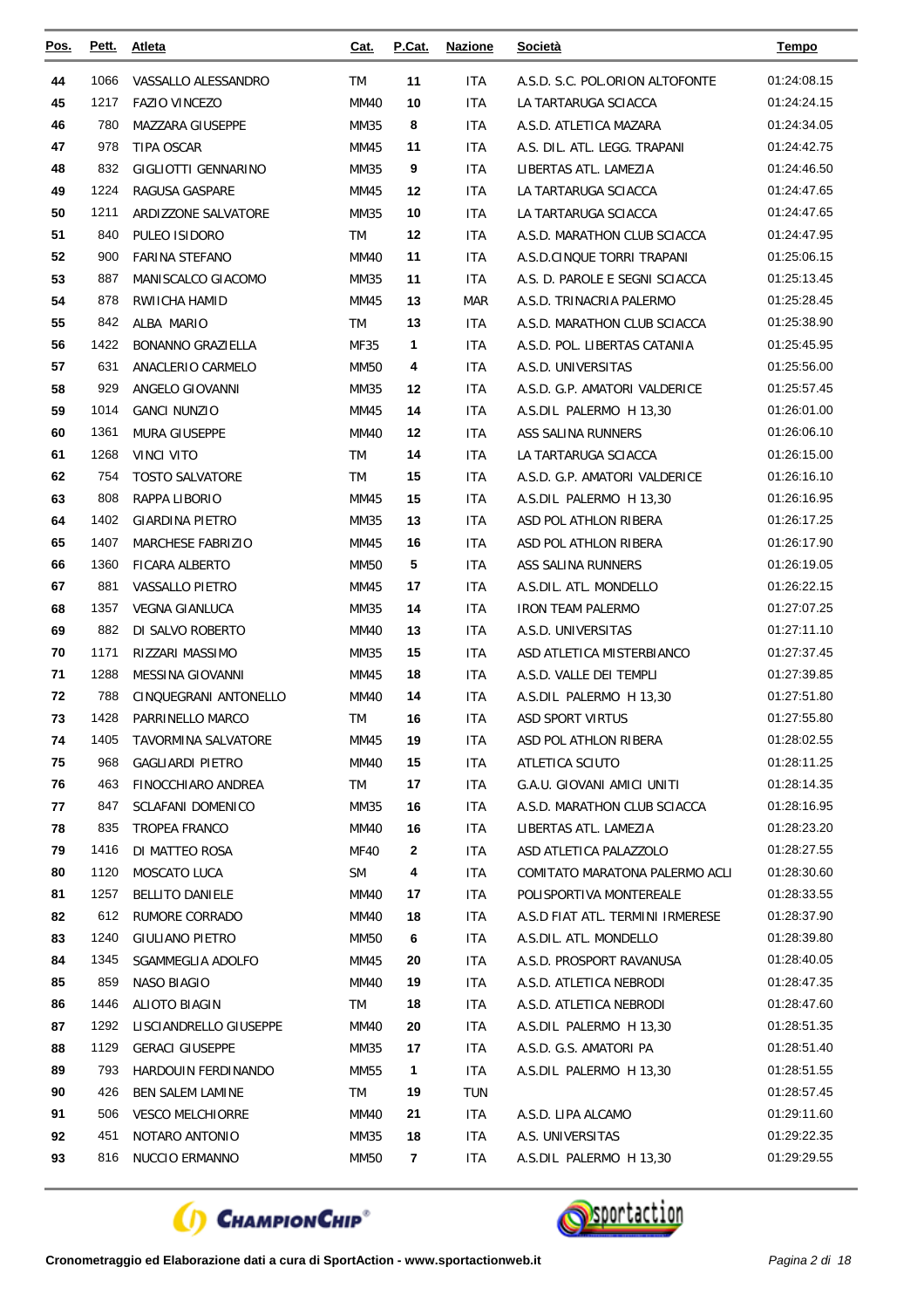| Pos. | Pett. | <b>Atleta</b>             | <u>Cat.</u> | P.Cat.       | <b>Nazione</b> | <u>Società</u>                   | <b>Tempo</b> |
|------|-------|---------------------------|-------------|--------------|----------------|----------------------------------|--------------|
| 94   | 645   | LO PORTO VITO             | <b>MM35</b> | 19           | <b>ITA</b>     | A.S.D. TRINACRIA PALERMO         | 01:29:34.05  |
| 95   | 1188  | PAPPALARDO MELCHIORRE     | <b>MM50</b> | 8            | <b>ITA</b>     | A.S.D.CINQUE TORRI TRAPANI       | 01:29:34.60  |
| 96   | 717   | BERARDI MARIO ANTONIO     | MM45        | 21           | <b>ITA</b>     | A.S.D. UNIVERSITAS               | 01:29:44.45  |
| 97   | 1146  | CALIMERI LUIGI            | MM45        | 22           | <b>ITA</b>     | VIOLETTACLUB                     | 01:29:47.00  |
| 98   | 1122  | <b>GALIOTO FRANCO</b>     | MM35        | 20           | <b>ITA</b>     | COMITATO MARATONA PALERMO ACLI   | 01:29:52.05  |
| 99   | 1373  | <b>SCAFIDI BIAGIO</b>     | MM35        | 21           | <b>ITA</b>     |                                  | 01:29:55.80  |
| 100  | 1187  | AULIZIO ERMANNO           | <b>MM40</b> | 22           | ITA            | A.S.D.CINQUE TORRI TRAPANI       | 01:30:00.35  |
| 101  | 1359  | <b>ASARO GIANPIERO</b>    | <b>MM40</b> | 23           | ITA            | ASS SALINA RUNNERS               | 01:30:01.90  |
| 102  | 1005  | RUGGERI GIUSEPPE          | MM55        | $\mathbf{2}$ | <b>ITA</b>     | ASD MARATHON CLUB TAORMINA       | 01:30:10.65  |
| 103  | 1103  | BELLOMO UGDULENA DANIELE  | <b>SM</b>   | 5            | <b>ITA</b>     |                                  | 01:30:11.35  |
| 104  | 741   | <b>BONFIGLIO STEFANO</b>  | MM40        | 24           | ITA            | A.S.D. G.P. AMATORI VALDERICE    | 01:30:12.85  |
| 105  | 1328  | <b>AVENIA ANGELO</b>      | MM35        | 22           | <b>ITA</b>     | A.S.D. VALLE DEI TEMPLI          | 01:30:16.30  |
| 106  | 1329  | <b>GERACI SALVATORE</b>   | MM45        | 23           | ITA            | A.S.D. VALLE DEI TEMPLI          | 01:30:20.85  |
| 107  | 1256  | <b>SCROFANI SALVATORE</b> | MM45        | 24           | <b>ITA</b>     | ASD PLACEOLUM                    | 01:30:22.55  |
| 108  | 1284  | LA GAIPA CALOGERO         | MM40        | 25           | <b>ITA</b>     | A.S.D. VALLE DEI TEMPLI          | 01:30:23.90  |
| 109  | 1168  | MARCHISELLO CLAUDIO       | <b>MM50</b> | 9            | ITA            | C.U.S. CATANIA                   | 01:30:28.65  |
| 110  | 1324  | SCUDERI IGNAZIO           | MM45        | 25           | <b>ITA</b>     | A.S.D. CLUB ATL. TORRESE         | 01:30:34.90  |
| 111  | 1412  | CANNELLA BERNARDO         | MM35        | 23           | <b>ITA</b>     | A.S.D. UNIVERSITAS               | 01:30:40.65  |
| 112  | 805   | PROFETTO VINCENZO         | <b>MM40</b> | 26           | ITA            | A.S.DIL PALERMO H 13,30          | 01:30:41.35  |
| 113  | 1003  | ROMANO LUCIANO            | MM55        | 3            | ITA            | POLISPORTIVA MONTEREALE          | 01:30:41.75  |
| 114  | 969   | SPATAFORA CARLA           | TF          | $\mathbf{1}$ | <b>ITA</b>     |                                  | 01:30:44.35  |
| 115  | 845   | <b>TERMINE CALOGERO</b>   | <b>MM40</b> | 27           | ITA            | A.S.D. MARATHON CLUB SCIACCA     | 01:30:45.25  |
| 116  | 802   | DE LUCA GIOVANNI          | MM45        | 26           | ITA            | A.S.DIL PALERMO H 13,30          | 01:30:47.75  |
| 117  | 970   | SCORDINO FRANCESCO        | <b>MM40</b> | 28           | <b>ITA</b>     | ATLETICA SCIUTO                  | 01:30:48.70  |
| 118  | 1421  | SURACE ANTONINO           | <b>MM60</b> | 1            | <b>ITA</b>     | ASD ADAMO ATL CLUB               | 01:30:50.75  |
| 119  | 680   | DI PISA GIUSEPPE          | MM50        | 10           | <b>ITA</b>     | A.S.D. G.S. AMATORI PA           | 01:30:52.20  |
| 120  | 843   | FIERAMOSCA ALBERTO        | MM35        | 24           | <b>ITA</b>     | A.S.D. MARATHON CLUB SCIACCA     | 01:30:52.55  |
| 121  | 686   | PINNA PIETRO              | MM45        | 27           | <b>ITA</b>     | A.S.D. SICANIA BIKE              | 01:30:52.80  |
| 122  | 1334  | PALAZZOTTO GABRIELE       | MM40        | 29           | ITA            | COMITATO MARATONA PALERMO ACLI   | 01:30:53.95  |
| 123  | 1298  | <b>TESTA SEBASTIANO</b>   | MM35        | 25           | ITA            | A.S.D. IDEA EVENTES MARATHON     | 01:30:54.85  |
| 124  | 1100  | MISTRORIGO MASSIMO        | MM35        | 26           | <b>ITA</b>     | A.S.D. MARATHON MISILMERI        | 01:30:55.75  |
| 125  | 613   | <b>RUMORE RENATO</b>      | <b>MM40</b> | 30           | <b>ITA</b>     | A.S.D FIAT ATL. TERMINI IRMERESE | 01:30:56.00  |
| 126  | 626   | LA PORTA FRANCESCO        | MM35        | 27           | ITA.           | A.S. DILETT. AMATORI ARAGONA     | 01:30:56.40  |
| 127  | 484   | <b>IUZZOLINO GIUSEPPE</b> | MM45        | 28           | <b>ITA</b>     | A.S.D. UNIVERSITAS               | 01:30:58.15  |
| 128  | 1221  | <b>GULLI VINCENZO</b>     | MM35        | 28           | <b>ITA</b>     | LA TARTARUGA SCIACCA             | 01:30:58.90  |
| 129  | 795   | COCILOVO GIUSEPPE         | MM45        | 29           | ITA.           | A.S.DIL PALERMO H 13,30          | 01:30:59.60  |
| 130  | 1172  | SANFILIPPO MATTEO         | MM40        | 31           | ITA            | ASD ATLETICA MISTERBIANCO        | 01:31:03.55  |
| 131  | 1376  | D'ANGELO GIOVANNI         | MM50        | 11           | ITA            | A.S.D. MARATHON MISILMERI        | 01:31:07.05  |
| 132  | 487   | REINA SALVATORE           | MM45        | 30           | <b>ITA</b>     |                                  | 01:31:15.75  |
| 133  | 432   | RACCUGLIA FABIO           | MM40        | 32           | ITA.           | A.S.D. UNIVERSITAS               | 01:31:25.85  |
| 134  | 1177  | RUNZA SALVATORE           | MM40        | 33           | <b>ITA</b>     | A.S.DIL. NUOVA ATLETICA NISCEMI  | 01:31:27.70  |
| 135  | 1178  | REALE GAETANO             | MM60        | 2            | <b>ITA</b>     | A.S.DIL. NUOVA ATLETICA NISCEMI  | 01:31:28.05  |
| 136  | 814   | TRAPANI PIERO             | MM40        | 34           | ITA.           | A.S.DIL PALERMO H 13,30          | 01:31:34.40  |
| 137  | 699   | FERRARA GIUSEPPE          | MM45        | 31           | ITA.           | A.S.D. TRACK CLUB MASTER CL      | 01:31:37.55  |
| 138  | 810   | <b>CARUSO GIUSEPPE</b>    | MM45        | 32           | <b>ITA</b>     | A.S.DIL PALERMO H 13,30          | 01:31:39.90  |
| 139  | 650   | <b>BONAVITA FRANCESCO</b> | TM          | 20           | <b>ITA</b>     |                                  | 01:31:40.95  |
| 140  | 1158  | MONASTERO FRANCESCO       | MM35        | 29           | <b>ITA</b>     |                                  | 01:31:44.25  |
| 141  | 1197  | CRIVIREDDU ARMANDO        | TM          | 21           | <b>ITA</b>     | <b>SPORTVIRTUS</b>               | 01:31:53.95  |
| 142  | 620   | PANTALENA ANTONINO        | MM40        | 35           | <b>ITA</b>     | A.S. DILETT. AMATORI ARAGONA     | 01:31:55.90  |
| 143  | 499   | MARCHI GIUSEPPE           | MM45        | 33           | ITA.           | A.S.D. UNIVERSITAS               | 01:31:58.20  |



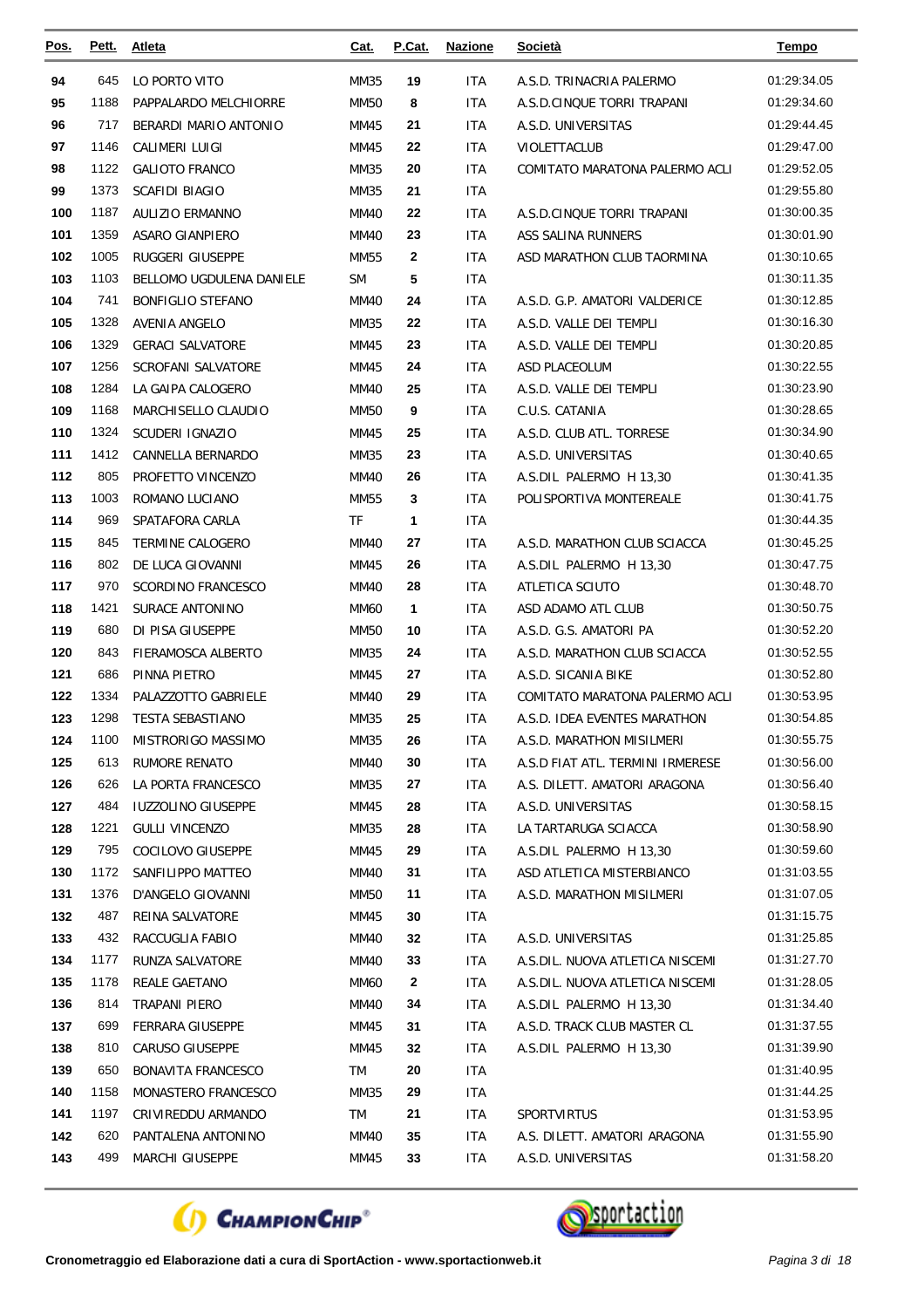| <u>Pos.</u> | Pett. | <b>Atleta</b>             | Cat.                     | P.Cat. | <b>Nazione</b> | <b>Società</b>                   | <b>Tempo</b> |
|-------------|-------|---------------------------|--------------------------|--------|----------------|----------------------------------|--------------|
| 144         | 1193  | <b>CORCELLA IGOR</b>      | MM35                     | 30     | <b>ITA</b>     |                                  | 01:31:59.25  |
| 145         | 1085  | <b>TERENZIO GIUSEPPE</b>  | <b>MM50</b>              | 12     | <b>ITA</b>     | A.S.D. UNIVERSITAS               | 01:32:00.40  |
| 146         | 498   | LUNETTO IGNAZIO           | MM45                     | 34     | ITA            | A.S.D. ATLETICATERRASINI         | 01:32:04.60  |
| 147         | 775   | <b>MARRONE LOREDANA</b>   | <b>MF40</b>              | 3      | <b>ITA</b>     | A.S.DIL. FIAMMA ROSSA PALERMO    | 01:32:07.50  |
| 148         | 1149  | CANTAFIO ANTONIO          | MM55                     | 4      | ITA            | LIBERTAS ATL. LAMEZIA            | 01:32:08.15  |
| 149         | 712   | ZAGARELLA GIUSEPPE        | <b>MM50</b>              | 13     | <b>ITA</b>     | A.S.D. TRACK CLUB MASTER CL      | 01:32:09.25  |
| 150         | 888   | <b>FAVATELLA ANTONINO</b> | MM60                     | 3      | ITA            | A.S.DIL. ATL. MONDELLO           | 01:32:12.15  |
| 151         | 807   | POLIZZOTTO GIUSEPPE       | MM45                     | 35     | ITA            | A.S.DIL PALERMO H 13,30          | 01:32:12.35  |
| 152         | 689   | <b>CORSO GIANFRANCO</b>   | TM                       | 22     | <b>ITA</b>     | A.S.D. MARATHON MISILMERI        | 01:32:15.70  |
| 153         | 916   | RENDA ANGELO              | <b>MM50</b>              | 14     | <b>ITA</b>     |                                  | 01:32:17.70  |
| 154         | 1341  | DI LIBERTO CARMELO        | MM45                     | 36     | ITA            | A.S.D. PROSPORT RAVANUSA         | 01:32:25.00  |
| 155         | 1153  | <b>FAZIO GAETANO</b>      | <b>MM50</b>              | 15     | ITA            | A.S.D. UNIVERSITAS               | 01:32:25.70  |
| 156         | 507   | CANZONIERI SALVATORE      | <b>MM40</b>              | 36     | ITA            | A.S.D. LIPA ALCAMO               | 01:32:28.45  |
| 157         | 837   | ROMITO FRANCO             | <b>MM40</b>              | 37     | ITA            | LIBERTAS ATL. LAMEZIA            | 01:32:29.75  |
| 158         | 1432  | LA ROCCA ANTONINO         | MM35                     | 31     | <b>ITA</b>     | ASD STILE LIBERO                 | 01:32:30.50  |
| 159         | 803   | <b>CASTIGLIA FILIPPO</b>  | MM40                     | 38     | <b>ITA</b>     | A.S.DIL PALERMO H 13,30          | 01:32:31.40  |
| 160         | 632   | TAORMINA ANTONINO         | <b>MM50</b>              | 16     | <b>ITA</b>     | A.S.D. UNIVERSITAS               | 01:32:40.35  |
| 161         | 469   | RINICELLA PAOLO FRANCESCO | <b>MM60</b>              | 4      | <b>ITA</b>     | A.S.D. MARATHON ALTOFONTE        | 01:32:42.30  |
| 162         | 757   | TRAPANI NICOLO            | MM45                     | 37     | ITA            | A.S.D. G.P. AMATORI VALDERICE    | 01:32:43.30  |
| 163         | 744   | <b>MANNONE MASSIMO</b>    | TM                       | 23     | <b>ITA</b>     | A.S.D. G.P. AMATORI VALDERICE    | 01:32:43.60  |
| 164         | 751   | SIMONTE ANTONINO          | MM35                     | 32     | ITA            | A.S.D. G.P. AMATORI VALDERICE    | 01:32:47.15  |
| 165         | 455   | SEMILIA SANTO             | <b>MM50</b>              | 17     | ITA            | ATLETICA CALDOGNO                | 01:32:49.95  |
| 166         | 1068  | LETIZIA SALVATORE         | <b>MM50</b>              | 18     | <b>ITA</b>     | A.S.D. TRACK CLUB MASTER CL      | 01:32:52.50  |
| 167         | 915   | <b>VULTAGGIO GIACOMO</b>  | <b>MM40</b>              | 39     | ITA            | A.S.D.CINQUE TORRI TRAPANI       | 01:32:57.35  |
| 168         | 711   | <b>VACCARO GIUSEPPE</b>   | MM45                     | 38     | <b>ITA</b>     | A.S.D. TRACK CLUB MASTER CL      | 01:33:04.40  |
| 169         | 630   | LOMBARDO FERDINANDO       | <b>TM</b>                | 24     | <b>ITA</b>     | A.S.D. UNIVERSITAS               | 01:33:04.50  |
| 170         | 629   | LOMBARDO NUNZIO           | MM45                     | 39     | <b>ITA</b>     | A.S.D. UNIVERSITAS               | 01:33:04.55  |
| 171         | 987   | <b>LANTIERI ETTORE</b>    | MM55                     | 5      | ITA            | A.S.D. POLISPORTIVA NADIR        | 01:33:05.55  |
| 172         | 820   | <b>GENNA GIUSEPPE</b>     | <b>MM40</b>              | 40     | <b>ITA</b>     | A.S. DILETT. POL. MARSALA DOC    | 01:33:11.80  |
| 173         | 1144  | <b>IELO SANTO</b>         | MM45                     | 40     | <b>ITA</b>     | ONLUS S. GIORGIO                 | 01:33:14.65  |
| 174         | 1000  | <b>MIELE SAMUELE</b>      | <b>MM35</b>              | 33     | <b>ITA</b>     | POLISPORTIVA MONTEREALE          | 01:33:21.65  |
| 175         | 965   | SMALI ROBERTO             | <b>MM60</b>              | 5      | ITA            | G.S. QUANTIN                     | 01:33:25.45  |
| 176         | 594   | DE LUCA SALVATORE         | MM40                     | 41     | ITA            | A.S.D. MARATHON ALTOFONTE        | 01:33:34.75  |
| 177         | 736   | <b>CRAVANA GAETANO</b>    | MM45                     | 41     | <b>ITA</b>     | A.S.DIL. NUOVA ATLETICA NISCEMI  | 01:33:40.45  |
| 178         | 1340  | CONIGLIARO MARCELLO       | MM45                     | 42     | ITA.           | ASD ARCHIMEDE                    | 01:33:40.95  |
| 179         | 890   | CALLERI GIANCARLO         | MM35                     | 34     | <b>ITA</b>     | A.S.D. DILETT. G.S. INDOMITA     | 01:33:45.05  |
| 180         | 1112  | <b>BAZZANO ATTILIO</b>    | MM40                     | 42     | <b>ITA</b>     | A.S.D. LIBERTAS SOLARINO         | 01:33:45.20  |
| 181         | 720   | <b>GRIGOLI SERGIO</b>     | MM40                     | 43     | <b>ITA</b>     |                                  | 01:33:49.95  |
| 182         | 1355  | SACCO ANTONIO             | MM35                     | 35     | ITA.           | A.S.D. MOL                       | 01:33:51.40  |
| 183         | 1418  | CARPINO VINCENZO          | MM45                     | 43     | <b>ITA</b>     | ASD ATLETICA PALAZZOLO           | 01:33:54.85  |
| 184         | 1142  | SALVO RADDUSO FILIPPO     | MM35                     | 36     | <b>ITA</b>     | ATLETICA TUSCULUM                | 01:34:00.10  |
| 185         | 866   | SANTANNERA VINCENZO       | TM                       | 25     | ITA.           | A.S.D. SEGESTA                   | 01:34:04.25  |
| 186         | 551   | ARENA GIOVANNI            | MM50                     | 19     | ITA            |                                  | 01:34:06.75  |
| 187         | 510   | CASTELLI GIUSEPPE         | MM40                     | 44     | ITA.           | A.S.D. UNIVERSITAS               | 01:34:14.30  |
| 188         | 765   | <b>BARTOLONE MAURIZIO</b> | MM50                     | 20     | <b>ITA</b>     | A.S.DIL. FIAMMA ROSSA PALERMO    | 01:34:17.55  |
| 189         | 904   | <b>BONO GIOVANNI</b>      | MM45                     | 44     | ITA.           | A.S.D.CINQUE TORRI TRAPANI       | 01:34:19.35  |
| 190         | 421   | <b>MAGISTRI AMOS</b>      | MM45                     | 45     | ITA.           | ATL. RUBINETTERIE F.LLI FRATTINI | 01:34:19.55  |
| 191         | 804   | MAIORINO ROBERTO          | MM45                     | 46     | ITA            | A.S.DIL PALERMO H 13,30          | 01:34:20.60  |
| 192         | 1401  | $\cdot$                   | $\overline{\mathcal{E}}$ | 1      |                |                                  | 01:34:26.30  |
| 193         |       | 1295 CLEMENTE ANTONIO     | <b>MM50</b>              | 21     | <b>ITA</b>     | A.S.DIL. ATL. MONDELLO           | 01:34:27.00  |



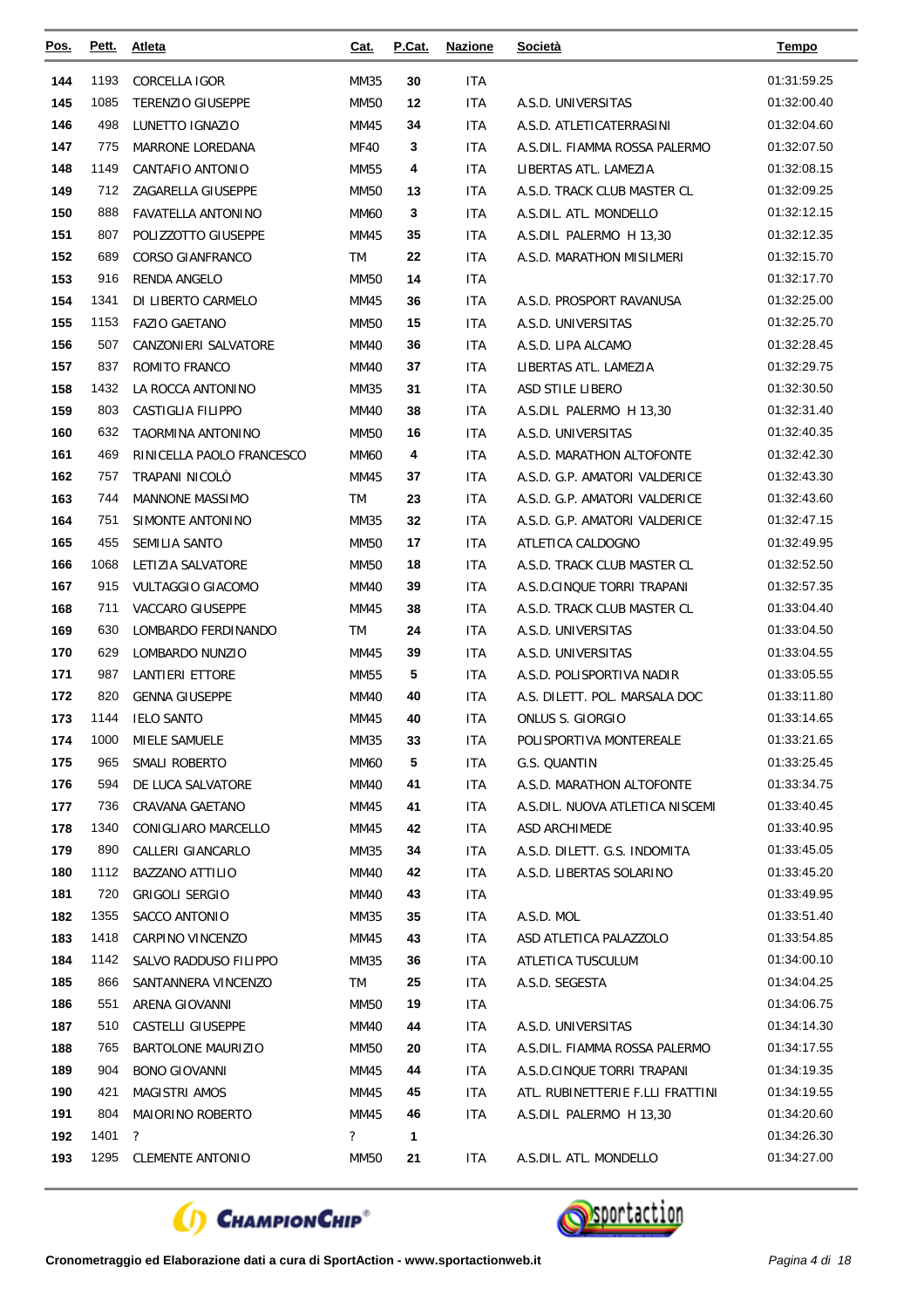| Pos. | Pett. | Atleta                     | Cat.        | P.Cat.       | <b>Nazione</b> | Società                          | <b>Tempo</b> |
|------|-------|----------------------------|-------------|--------------|----------------|----------------------------------|--------------|
| 194  | 735   | CORI ROCCO                 | <b>MM50</b> | 22           | <b>ITA</b>     | A.S.DIL. NUOVA ATLETICA NISCEMI  | 01:34:28.80  |
| 195  | 1222  | MORREALE FRANCESCO         | <b>MM50</b> | 23           | <b>ITA</b>     | LA TARTARUGA SCIACCA             | 01:34:30.20  |
| 196  | 1430  | <b>GILL SIMONE</b>         | <b>TM</b>   | 26           | GRA            |                                  | 01:34:31.70  |
| 197  | 1013  | MANNINO MASSIMILIANO       | MM35        | 37           | ITA            |                                  | 01:34:32.60  |
| 198  | 727   | MIRONE MARIA FERNANDA      | MF45        | 1            | <b>ITA</b>     | A.S.D.BAROCCO RUNNING RAGUSA     | 01:34:37.85  |
| 199  | 1437  | CRACCHIOLO VINCENZO        | MM35        | 38           | <b>ITA</b>     | A.S.D. ATLETICATERRASINI         | 01:34:40.35  |
| 200  | 649   | <b>GERBINO PAOLO</b>       | <b>MM40</b> | 45           | <b>ITA</b>     | COMITATO MARATONA PALERMO ACLI   | 01:34:45.10  |
| 201  | 1022  | CORRADINO DIEGO            | <b>MM50</b> | 24           | ITA            | A.S.D. UNIVERSITAS               | 01:34:51.65  |
| 202  | 940   | <b>CORRAO GIUSEPPE</b>     | MM45        | 47           | <b>ITA</b>     | A.S.DIL PALERMO H 13,30          | 01:34:53.30  |
| 203  | 1409  | DI DIO CIANCIOLO SALVATORE | <b>MM50</b> | 25           | ITA            | ASD POL ATHLON RIBERA            | 01:35:02.60  |
| 204  | 985   | <b>MAGNISI ROBERTO</b>     | <b>TM</b>   | 27           | <b>ITA</b>     | A.S.D. POLISPORTIVA NADIR        | 01:35:03.15  |
| 205  | 990   | LA PERA LARA               | <b>TF</b>   | $\mathbf{2}$ | <b>ITA</b>     | A.S.D. POLISPORTIVA NADIR        | 01:35:03.45  |
| 206  | 1431  | <b>FRAGALE MAURIZIO</b>    | <b>MM40</b> | 46           | <b>ITA</b>     | A.S.D. UNIVERSITAS               | 01:35:03.50  |
| 207  | 706   | PRIZZI CALOGERO            | MM45        | 48           | <b>ITA</b>     | A.S.D. TRACK CLUB MASTER CL      | 01:35:08.95  |
| 208  | 897   | MONTELEONE CARLO           | <b>MM60</b> | 6            | <b>ITA</b>     | A.S.D.CINQUE TORRI TRAPANI       | 01:35:09.25  |
| 209  | 917   | <b>AMANTE GIUSEPPE</b>     | MM35        | 39           | <b>ITA</b>     | A.S. DIL. ATL. LEGG. TRAPANI     | 01:35:09.50  |
| 210  | 824   | <b>D'ERRICO MICHELE</b>    | MM55        | 6            | ITA            | A.S. DILETT. POL. MARSALA DOC    | 01:35:17.45  |
| 211  | 908   | LO CASCIO ALESSANDRO       | MM35        | 40           | <b>ITA</b>     | A.S.D.CINQUE TORRI TRAPANI       | 01:35:20.05  |
| 212  | 922   | <b>MALATO GUIDO</b>        | <b>MM50</b> | 26           | <b>ITA</b>     | G.S.D. LA VOLATA                 | 01:35:20.85  |
| 213  | 1309  | AUGETTO ANTONIO MARIA      | MM35        | 41           | <b>ITA</b>     | A.S.D. MEMORIAL GIORGIO          | 01:35:24.30  |
| 214  | 1326  | LO CASCIO DOROTEA          | <b>TF</b>   | 3            | <b>ITA</b>     | A.S.D. SEGESTA                   | 01:35:28.40  |
| 215  | 658   | SAITTA MARCO               | MM35        | 42           | <b>ITA</b>     | A.S.DIL. POL. V.S. AIRONI        | 01:35:30.50  |
| 216  | 994   | LA SCUOLA NUNZIO           | MM45        | 49           | <b>ITA</b>     | A.S.D. COMIT. ORG. MARATONA PA   | 01:35:42.65  |
| 217  | 1342  | CORVITTO SANTO             | MM45        | 50           | ITA            | A.S.D. PROSPORT RAVANUSA         | 01:35:47.10  |
| 218  | 605   | <b>CASSIA SALVATORE</b>    | <b>MM40</b> | 47           | <b>ITA</b>     | A.S.D FIAT ATL. TERMINI IRMERESE | 01:35:49.95  |
| 219  | 657   | ANDRIOLO GIUSEPPE          | MM40        | 48           | <b>ITA</b>     | A.S.DIL. ATL. MONDELLO           | 01:35:53.85  |
| 220  | 1006  | GIOVINAZZO CLAUDIO         | <b>MM40</b> | 49           | ITA            | A.S.D. ATLETICATERRASINI         | 01:35:57.05  |
| 221  | 892   | TORTINI RICCARDO           | TM          | 28           | ITA            | N. ATL. FANFULLA LODIGIANA       | 01:35:57.20  |
| 222  | 1315  | AMICO GIUSEPPE             | <b>MM40</b> | 50           | <b>ITA</b>     | A.S.D. TRACK CLUB MASTER CL      | 01:35:58.30  |
| 223  | 587   | FEROTTI GIOVANNI           | <b>MM50</b> | 27           | <b>ITA</b>     | A.S.D. DOPOL. FERROVIARIO PA     | 01:35:59.00  |
| 224  | 945   | PALERMO SALVATORE FABIO    | MM45        | 51           | ITA            | A.S.D.NONSOLOCORSA PALERMO       | 01:36:02.45  |
| 225  | 710   | <b>TURCO SALVATORE IVO</b> | MM45        | 52           | <b>ITA</b>     | A.S.D. TRACK CLUB MASTER CL      | 01:36:07.70  |
| 226  | 961   | PICCIURRO SALVATORE        | MM40        | 51           | <b>ITA</b>     | G.S. DIL. VERGINE MARIA PA       | 01:36:15.05  |
| 227  | 960   | <b>GAMBINO MARIO</b>       | MM50        | 28           | <b>ITA</b>     | G.S. DIL.VERGINE MARIA PA        | 01:36:15.85  |
| 228  | 534   | MELANI UMBERTO             | MM65        | $\mathbf{1}$ | ITA            | A.S.D. PODISTICA PRATESE         | 01:36:16.50  |
| 229  | 1296  | <b>GENUARDI GIUSEPPE</b>   | MM40        | 52           | <b>ITA</b>     |                                  | 01:36:24.65  |
| 230  | 1312  | ROMEO ANTONIO              | MM45        | 53           | ITA            | ASD ADAMO ATL CLUB               | 01:36:35.15  |
| 231  | 437   | TAKAKUWUMA YASUYUKI        | MM35        | 43           | JAP            | CHIYODA SOUYUKAI                 | 01:36:40.45  |
| 232  | 700   | GIAMBRA ALESSANDRO         | MM35        | 44           | ITA.           | A.S.D. TRACK CLUB MASTER CL      | 01:36:43.00  |
| 233  | 694   | AVERNA GIUSEPPE            | MM45        | 54           | <b>ITA</b>     | A.S.D. TRACK CLUB MASTER CL      | 01:36:44.65  |
| 234  | 1420  | NIGRELLI COSIMO            | TM          | 29           | ITA            | A.S.D. C.U.S. PALERMO            | 01:36:46.50  |
| 235  | 464   | SGRÒ AGOSTINO              | MM45        | 55           | <b>ITA</b>     | S.S. TRIONFO LIGURE              | 01:36:48.10  |
| 236  | 591   | CATTOLICA GIAMPAOLO        | MM50        | 29           | <b>ITA</b>     |                                  | 01:36:48.75  |
| 237  | 1299  | PUGLISI CORRADO            | MM45        | 56           | <b>ITA</b>     | A.S.D. IDEA EVENTES MARATHON     | 01:36:54.15  |
| 238  | 573   | MANCUSO ANTONIO            | MM45        | 57           | ITA.           | A.S.D. G.S. AMATORI PA           | 01:36:54.90  |
| 239  | 986   | NICOSIA EDDA AURELIA       | MF40        | 4            | ITA            | A.S.D. POLISPORTIVA NADIR        | 01:36:56.30  |
| 240  | 1145  | PERRI FRANCO               | MM35        | 45           | <b>ITA</b>     | VIOLETTACLUB                     | 01:36:57.15  |
| 241  | 721   | FERRERO APRATO GABRIELE    | MM35        | 46           | ITA            | AMICI DEL MOMBARONE              | 01:36:58.55  |
| 242  | 1140  | AGOZZINO GIORGIO           | MM55        | 7            | <b>ITA</b>     | A.S.DIL. ATL. MONDELLO           | 01:36:59.75  |
| 243  | 1384  | VASCELLARI ROBERTO         | MM40        | 53           | ITA            | COMITATO MARATONA PALERMO ACLI   | 01:37:00.55  |



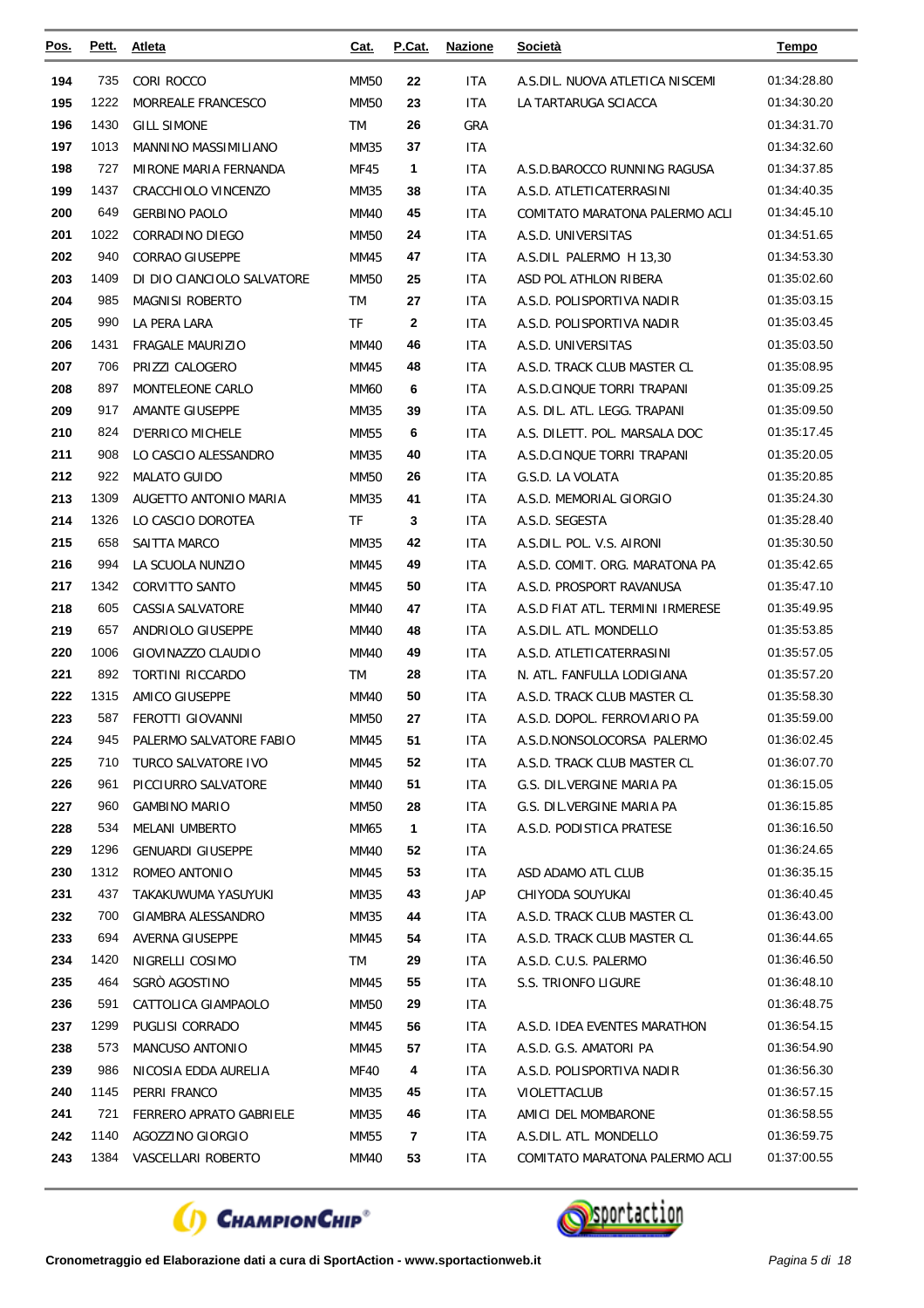| <u>Pos.</u> | Pett.       | Atleta                                      | Cat.        | P.Cat.       | <b>Nazione</b>    | <b>Società</b>                                                 | <b>Tempo</b>               |
|-------------|-------------|---------------------------------------------|-------------|--------------|-------------------|----------------------------------------------------------------|----------------------------|
| 244         | 1267        | <b>VINCI GASPARE</b>                        | <b>MM40</b> | 54           | <b>ITA</b>        | LA TARTARUGA SCIACCA                                           | 01:37:03.45                |
| 245         | 1223        | PERALTA ANTONIO                             | <b>MM40</b> | 55           | <b>ITA</b>        | LA TARTARUGA SCIACCA                                           | 01:37:03.65                |
| 246         | 730         | <b>GAMBINO PATRIZIA</b>                     | MF35        | 2            | <b>ITA</b>        | A.S.DIL PALERMO H 13.30                                        | 01:37:05.85                |
| 247         | 938         | <b>DENTICI PIETRO</b>                       | MM40        | 56           | <b>ITA</b>        | A.S.D.NONSOLOCORSA PALERMO                                     | 01:37:05.85                |
| 248         | 442         | <b>AGUSTA MAURIZIO</b>                      | MM35        | 47           | <b>ITA</b>        | A.S.D. MONTELUPO RUNNERS                                       | 01:37:06.75                |
| 249         | 616         | <b>BUTERA GIUSEPPE</b>                      | <b>MM40</b> | 57           | <b>ITA</b>        | A.S. DILETT. AMATORI ARAGONA                                   | 01:37:13.30                |
| 250         | 997         | CATALANO FABRICIO                           | MM45        | 58           | <b>ITA</b>        | A.S.D FIAT ATL. TERMINI IRMERESE                               | 01:37:15.35                |
| 251         | 1236        | LOMBARDO GIUSEPPE                           | <b>MM40</b> | 58           | <b>ITA</b>        | A.S. DILETT. POL. MARSALA DOC                                  | 01:37:15.95                |
| 252         | 828         | ABRIGNANI IGNAZIO                           | <b>MM50</b> | 30           | <b>ITA</b>        | A.S. DILETT. POL. MARSALA DOC                                  | 01:37:15.95                |
| 253         | 1502        | <b>IGNAZZITTO MARIO</b>                     | MM40        | 59           | <b>ITA</b>        |                                                                | 01:37:20.70                |
| 254         | 1136        | LA FARINA GIUSEPPE                          | MM40        | 60           | <b>ITA</b>        |                                                                | 01:37:30.35                |
| 255         | 1447        | CALLEA STEFANIA                             | <b>MF40</b> | 5            | <b>ITA</b>        | A.S.D. C.U.S. PALERMO                                          | 01:37:31.75                |
| 256         | 513         | PRESCIA ANTONIO LEO                         | <b>MM40</b> | 61           | <b>ITA</b>        | A.S.D. MOL                                                     | 01:37:32.10                |
| 257         | 456         | <b>BONGIOLO RENATO</b>                      | MM45        | 59           | <b>ITA</b>        | ATLETICA VICENTINA                                             | 01:37:36.15                |
| 258         | 521         | <b>SCHIATTONE GIOVANNI</b>                  | MM35        | 48           | <b>ITA</b>        | <b>NATI STANCHI</b>                                            | 01:37:38.05                |
| 259         | 722         | NASTASI ROSARIO                             | MM35        | 49           | <b>ITA</b>        | <b>NATI STANCHI</b>                                            | 01:37:38.25                |
| 260         | 1397        | PANNUCCIO PAOLA                             | MF45        | 2            | <b>ITA</b>        | <b>DIBI CENTER</b>                                             | 01:37:38.90                |
| 261         | 870         | PONENTE GASPARE                             | MM35        | 50           | <b>ITA</b>        | ASD SCUOLA ATLETICA BERRADI 09                                 | 01:37:39.20                |
| 262         | 470         | <b>INCHIAPPA MARIO STEFANO</b>              | MM45        | 60           | <b>ITA</b>        | A.S.D. MARATHON ALTOFONTE                                      | 01:37:41.50                |
| 263         | 899         | LO GIUDICE GIOVANNI                         | <b>TM</b>   | 30           | <b>ITA</b>        | A.S.D.CINQUE TORRI TRAPANI                                     | 01:37:44.05                |
| 264         | 1300        | BRUNETTI SALVATORE                          | MM45        | 61           | <b>ITA</b>        | A.S.D. TOP RUNNERS SIRACUSA                                    | 01:37:46.05                |
| 265         | 731         | TRANCHINA GIUSEPPE                          | MM55        | 8            | <b>ITA</b>        |                                                                | 01:37:49.25                |
| 266         | 817         | ALBERIO AGATINO                             | MM45        | 62           | <b>ITA</b>        | A.S.D. ONLUS SAN GIORGIO EXTRA                                 | 01:37:58.80                |
| 267         | 575         | <b>GENOVESE GIANLUCA</b>                    | <b>TM</b>   | 31           | <b>ITA</b>        | A.S.D. G.S. AMATORI PA                                         | 01:37:59.25                |
| 268         | 1335        | <b>BELLONE ALBERTO</b>                      | <b>MM40</b> | 62           | <b>ITA</b>        | ASD ATL. AMATORI REGALBUTO                                     | 01:37:59.85                |
| 269         | 1159        | PALAZZO MASSIMO                             | MM35        | 51           | <b>ITA</b>        | COMITATO MARATONA PALERMO ACLI                                 | 01:38:00.40                |
| 270         | 1403        | <b>BONSANGUE ENEA</b>                       | <b>MM35</b> | 52           | <b>ITA</b>        | ASD POL ATHLON RIBERA                                          | 01:38:00.85                |
| 271         | 1232        | <b>BELLOMONTE SANTO</b>                     | MM35        | 53           | <b>ITA</b>        |                                                                | 01:38:01.60                |
| 272         | 1339        | <b>ARCUDI DOMENICO</b>                      | MM60        | 7            | <b>ITA</b>        | ASD ADAMO ATL CLUB                                             | 01:38:05.95                |
| 273         | 1456        | RIINA LUIGI                                 | <b>MM60</b> | 8            | <b>ITA</b>        | <b>G.S. GASPARE UTRO</b>                                       | 01:38:06.55                |
| 274         | 1139        | DI BELLA GIUSEPPE                           | <b>MM40</b> | 63           | <b>ITA</b>        | A.S.D. ATLETICATERRASINI                                       | 01:38:06.80                |
| 275         | 656         | DI DOMENICO FRANCESCO PAOLO                 | MM60        | 9            | <b>ITA</b>        | A.S.D. C.U.S. PALERMO                                          | 01:38:13.05                |
| 276         | 1106        | <b>FOLLARI NATALE</b>                       | TM          | 32           | ITA               | A.S.DIL. FIAMMA ROSSA PALERMO                                  | 01:38:14.30                |
| 277         | 1364        | MORTELLARO MAURIZIO                         | <b>MM50</b> | 31           | ITA               | ASD AMICO CORRIDORE SR                                         | 01:38:15.25                |
| 278         | 1343        | <b>TOLEDO SALVATORE</b>                     | MM35        | 54           | ITA               | A.S.D. PROSPORT RAVANUSA                                       | 01:38:17.20                |
| 279         | 441         | <b>AMATO GIUSEPPE</b><br>SPERANDEO GIUSEPPE | MM40        | 64           | ITA               |                                                                | 01:38:19.35                |
| 280<br>281  | 614<br>1199 | DI GAETANO ANTONIO                          | MM55<br>TM  | 9<br>33      | ITA<br><b>ITA</b> | A.S.D FIAT ATL. TERMINI IRMERESE<br>A.S.DILETT. RUNNERS PACECO | 01:38:26.65<br>01:38:28.55 |
| 282         | 949         | SITIBONDO MARCELLO                          | MM35        | 55           | ITA.              | A.S.D.NONSOLOCORSA PALERMO                                     | 01:38:28.75                |
| 283         | 1363        | DUFFEY MAXIME                               | <b>SM</b>   | 6            | <b>FRA</b>        |                                                                | 01:38:30.10                |
| 284         | 562         | <b>CULELLA GIUSEPPE</b>                     | MM45        | 63           | <b>ITA</b>        | COMITATO MARATONA PALERMO ACLI                                 | 01:38:31.05                |
| 285         | 670         | <b>GAMBINI LUCA</b>                         | MM35        | 56           | ITA.              | A.S.D. PODISTICA AVIS FABRIANO                                 | 01:38:35.95                |
| 286         | 1065        | <b>GUZZETTA MARIO</b>                       | MM55        | 10           | <b>ITA</b>        | A.S.D.NONSOLOCORSA PALERMO                                     | 01:38:44.95                |
| 287         | 787         | <b>TERESI NICO</b>                          | MM35        | 57           | <b>ITA</b>        | A.S.DIL PALERMO H 13,30                                        | 01:38:48.85                |
| 288         | 574         | MISURACA VINCENZO                           | TM          | 34           | ITA               | A.S.D. G.S. AMATORI PA                                         | 01:38:50.75                |
| 289         | 841         | LAZZARA FRANCESCO PAOLO                     | MM65        | $\mathbf{2}$ | ITA               | A.S.D. MARATHON CLUB SCIACCA                                   | 01:38:51.60                |
| 290         | 1079        | <b>GAMBINO CARLO</b>                        | MM40        | 65           | ITA               | A.S.D. POLISPORTIVA NADIR                                      | 01:38:55.95                |
| 291         | 1138        | SERRETELLE MARCELLO                         | MM45        | 64           | <b>ITA</b>        | A.S.D. ATLETICATERRASINI                                       | 01:38:56.35                |
| 292         | 1033        | SIGNORINO FRANCESCO                         | MM40        | 66           | ITA               | A.S.D. G.S. AMATORI PA                                         | 01:39:00.90                |
| 293         | 1448        | <b>BOGNANNI LUIGI</b>                       | MM40        | 67           | ITA               | A.S.D. VALLE DEI TEMPLI                                        | 01:39:08.15                |
|             |             |                                             |             |              |                   |                                                                |                            |



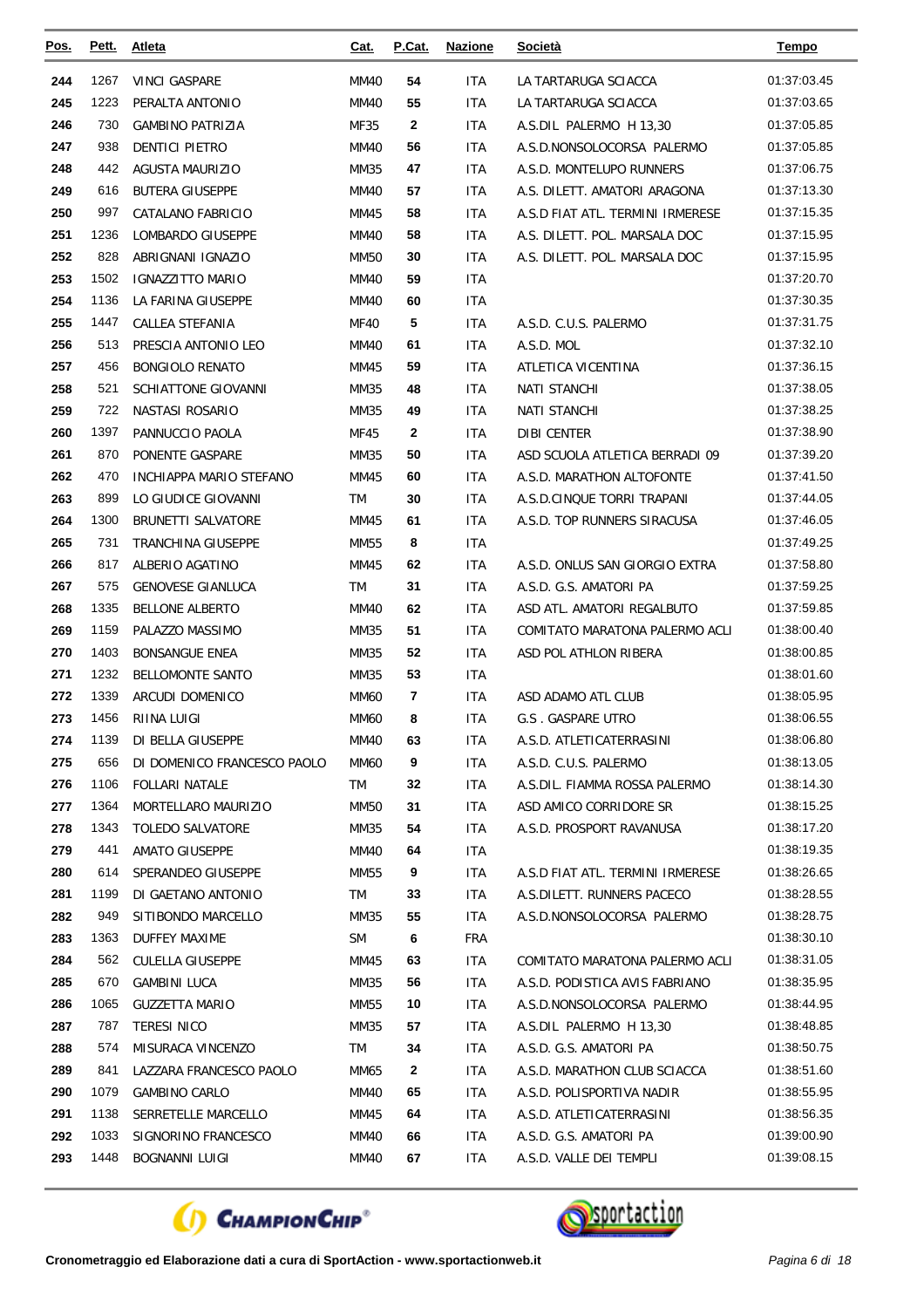| <u>Pos.</u> | Pett. | <b>Atleta</b>              | <u>Cat.</u> | P.Cat. | <b>Nazione</b> | Società                         | <b>Tempo</b> |
|-------------|-------|----------------------------|-------------|--------|----------------|---------------------------------|--------------|
| 294         | 419   | RAMAGLIA ANGELO            | MM35        | 58     | <b>ITA</b>     | ATHLETIC TEAM                   | 01:39:09.80  |
| 295         | 1457  | <b>BAZYLEVSKIY ANATOLY</b> | <b>MM40</b> | 68     | <b>RUS</b>     |                                 | 01:39:11.75  |
| 296         | 593   | <b>LEO VINCENZO</b>        | <b>MM40</b> | 69     | <b>ITA</b>     | COMITATO MARATONA PALERMO ACLI  | 01:39:12.55  |
| 297         | 577   | TRIONE SALVATORE           | MM55        | 11     | ITA            | A.S.D. G.S. AMATORI PA          | 01:39:14.55  |
| 298         | 410   | RUOCCO ALFONSO             | MM40        | 70     | ITA            | ISAURA VALLE DELL'IRNO          | 01:39:14.85  |
| 299         | 541   | <b>TORINO ANTONINO</b>     | MM40        | 71     | ITA            | <b>NATI STANCHI</b>             | 01:39:15.05  |
| 300         | 1101  | <b>BAIAMONTE VINCENZO</b>  | MM40        | 72     | ITA            | A.S.D. MARATHON MISILMERI       | 01:39:15.75  |
| 301         | 449   | LO GUASTO VINCENZO         | <b>MM50</b> | 32     | ITA            | ASD SIKANIA BIKE                | 01:39:17.75  |
| 302         | 672   | COCCO FERRUCCIO            | <b>SM</b>   | 7      | ITA            | A.S.D. PODISTICA AVIS FABRIANO  | 01:39:20.15  |
| 303         | 857   | JAEGER STEVEN              | MM45        | 65     | <b>USA</b>     |                                 | 01:39:24.05  |
| 304         | 511   | DI FINA ANTONIO            | MM45        | 66     | <b>ITA</b>     |                                 | 01:39:25.90  |
| 305         | 982   | <b>GAMBINO ANTONINO</b>    | <b>MM40</b> | 73     | ITA            | A.S.D. POLISPORTIVA NADIR       | 01:39:28.95  |
| 306         | 1161  | <b>VOLPE SANDRO</b>        | MM50        | 33     | ITA            | A.S.DIL PALERMO H 13.30         | 01:39:32.00  |
| 307         | 703   | LO BRUTTO PIETRO           | <b>MM40</b> | 74     | <b>ITA</b>     | A.S.D. TRACK CLUB MASTER CL     | 01:39:33.25  |
| 308         | 571   | PATRIZI SANDRO             | MM40        | 75     | ITA            | A.S.D. G.S. AMATORI PA          | 01:39:36.25  |
| 309         | 566   | <b>FARO DARIO</b>          | <b>TM</b>   | 35     | ITA            | A.S.D. G.S. AMATORI PA          | 01:39:49.15  |
| 310         | 477   | <b>BOTTA MICHELA</b>       | <b>TF</b>   | 4      | <b>ITA</b>     |                                 | 01:39:49.45  |
| 311         | 1414  | <b>TRIPOLI SALVATORE</b>   | MM45        | 67     | ITA            | A.S.D. G.S. AMATORI PA          | 01:39:51.20  |
| 312         | 486   | TUMMINIA ANTONINO          | <b>MM40</b> | 76     | ITA            |                                 | 01:39:53.65  |
| 313         | 1196  | PECORARO SALVATORE         | TM          | 36     | ITA            | A.S.D. MARATHON MISILMERI       | 01:39:55.75  |
| 314         | 996   | CANGELOSI ORAZIO           | MM40        | 77     | ITA            | COMITATO MARATONA PALERMO ACLI  | 01:39:58.15  |
| 315         | 758   | CANGELOSI FRANCESCO        | <b>MM40</b> | 78     | <b>ITA</b>     | A.S.DIL. FIAMMA ROSSA PALERMO   | 01:40:03.15  |
| 316         | 695   | <b>BARBERA SALVATORE</b>   | MM45        | 68     | ITA            | A.S.D. TRACK CLUB MASTER CL     | 01:40:15.40  |
| 317         | 862   | <b>GRANATA VALENTINO</b>   | <b>MM60</b> | 10     | <b>ITA</b>     | A.S.D. PODISTICA CAPO D'ORLANDO | 01:40:15.60  |
| 318         | 664   | GIORDANO SALVATORE         | MM40        | 79     | ITA            | A.S.D. CLUB ATLETICA PARTINICO  | 01:40:18.00  |
| 319         | 600   | D'ARMETTA DOMENICO         | MM50        | 34     | <b>ITA</b>     |                                 | 01:40:19.40  |
| 320         | 1045  | CASCIO MAURIZIO            | MM50        | 35     | ITA            | COMITATO MARATONA PALERMO ACLI  | 01:40:20.55  |
| 321         | 514   | <b>BALDI MARIO</b>         | <b>MM50</b> | 36     | ITA            | A.S.D. MOL                      | 01:40:29.00  |
| 322         | 1270  | ZINNA VINCENZO             | MM50        | 37     | ITA            | LA TARTARUGA SCIACCA            | 01:40:30.15  |
| 323         | 1255  | CAMPAILLA GUIDO            | <b>MM50</b> | 38     | ITA            | ASD PLACEOLUM                   | 01:40:35.15  |
| 324         | 648   | CARUSO FRANCESCO           | MM40        | 80     | <b>ITA</b>     | A.S.D. TRINACRIA PALERMO        | 01:40:41.35  |
| 325         | 1308  | CELI FRANCESCO             | MM40        | 81     | ITA            | A.S. DILETT. VILLAFRANCA        | 01:40:41.50  |
| 326         | 724   | SGROI SALVATORE            | MM45        | 69     | ITA            | A.S.DILETT. RUNNERS PACECO      | 01:40:50.05  |
| 327         | 446   | <b>GIAMBALVO VINCENZO</b>  | TM          | 37     | <b>ITA</b>     |                                 | 01:40:50.65  |
| 328         | 932   | ANCORA MAURIZIO            | MM45        | 70     | ITA            | A.S.D.NONSOLOCORSA PALERMO      | 01:40:52.55  |
| 329         | 921   | LAMIA MAURIZIO             | MM45        | 71     | ITA            | G.S.D. LA VOLATA                | 01:40:56.65  |
| 330         | 976   | CULLÒ VALERIO              | MM45        | 72     | ITA            | A.S.D. ATL. MISRERBIANCO        | 01:40:58.95  |
| 331         | 729   | COSTA GIROLAMO             | TM          | 38     | <b>ITA</b>     |                                 | 01:41:02.70  |
| 332         | 1111  | PALUMBO FABIO              | MM40        | 82     | ITA            | A.S.D. VALLE DEI TEMPLI         | 01:41:05.35  |
| 333         | 696   | <b>CORTESE MARTA</b>       | TF          | 5      | ITA            | A.S.D. TRACK CLUB MASTER CL     | 01:41:05.40  |
| 334         | 728   | MINNITI DOMENICO           | MM45        | 73     | ITA            | AS ATLETICA SAGITTARIUS         | 01:41:06.55  |
| 335         | 523   | MORELLO CARMELO            | <b>MM40</b> | 83     | ITA            | A.S.D. ATLETICA AUGUSTA         | 01:41:12.10  |
| 336         | 1346  | <b>TAIBI TONY</b>          | TM          | 39     | ITA.           | A.S.D. PROSPORT RAVANUSA        | 01:41:13.70  |
| 337         | 1191  | <b>PUZZO ROBERTO</b>       | MM45        | 74     | ITA.           | A.S.D. LIB ATLETICA BELLIA      | 01:41:14.40  |
| 338         | 759   | DI MARIA FABIO             | MM40        | 84     | ITA.           | A.S.DIL. FIAMMA ROSSA PALERMO   | 01:41:19.95  |
| 339         | 667   | NACCI RODOLFO              | TM          | 40     | ITA.           | A.S.D. CLUB ATLETICA PARTINICO  | 01:41:24.25  |
| 340         | 1423  | PASSARELLO ANTONIO         | MM50        | 39     | ITA            | ASD MARATHON ATHLETIC AVOLA     | 01:41:27.20  |
| 341         | 1218  | FRISCIA AGOSTINO           | MM45        | 75     | ITA.           | LA TARTARUGA SCIACCA            | 01:41:28.35  |
| 342         | 1121  | DI FELICE ALESSIO          | MM35        | 59     | <b>ITA</b>     | COMITATO MARATONA PALERMO ACLI  | 01:41:30.95  |
| 343         | 781   | FRATELLI GIUSEPPE          | MM40        | 85     | ITA            | A.S.D. ATLETICA MAZARA          | 01:41:33.10  |



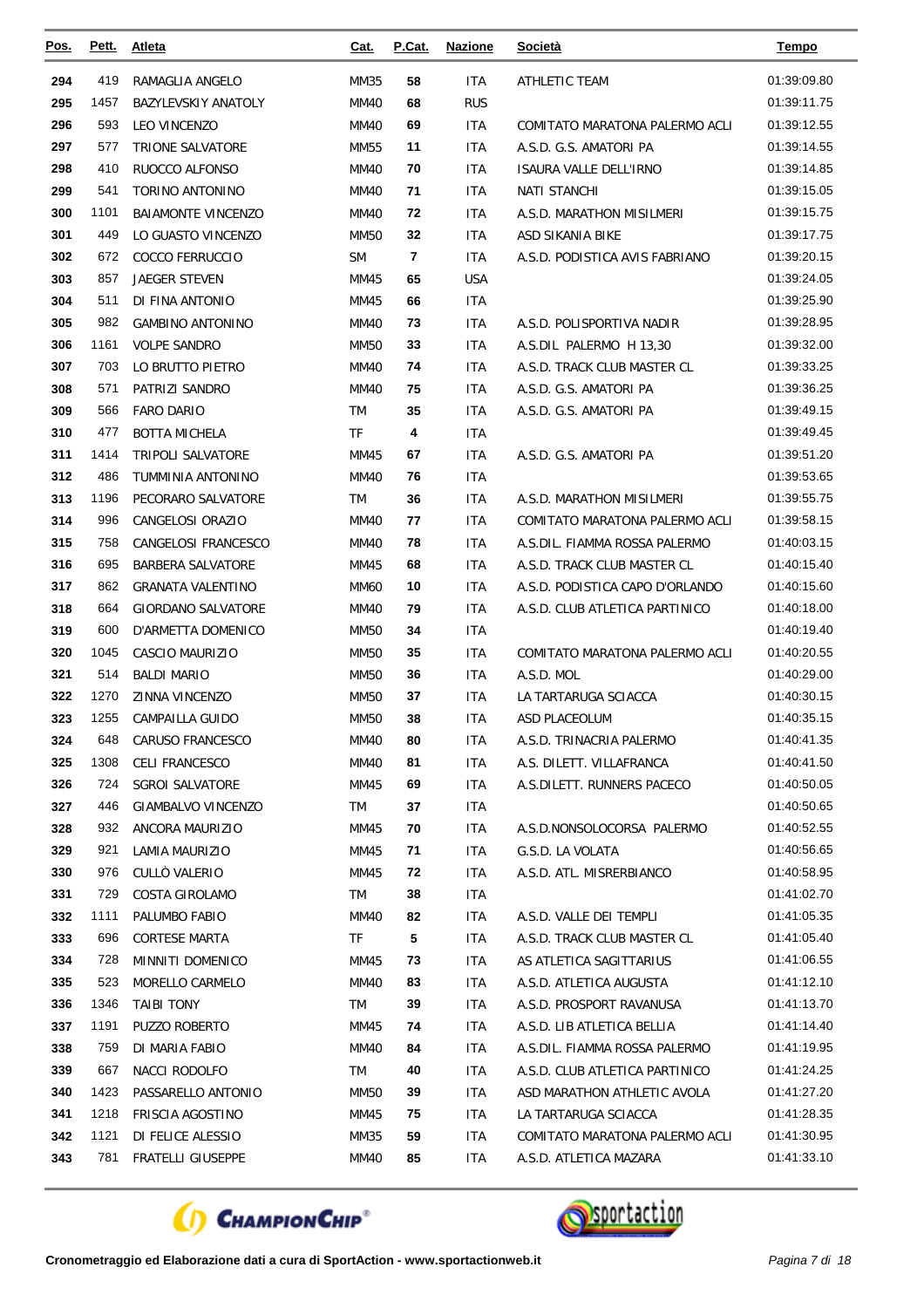| <u>Pos.</u> | Pett.        | Atleta                              | Cat.         | P.Cat.  | <b>Nazione</b> | Società                        | <b>Tempo</b>               |
|-------------|--------------|-------------------------------------|--------------|---------|----------------|--------------------------------|----------------------------|
| 344         | 417          | <b>MAIRA SALVATORE</b>              | MM55         | 12      | ITA            | A.S.DIL. ATL. MONDELLO         | 01:41:36.20                |
| 345         | 1032         | LO CICERO GERLANDO                  | MM35         | 60      | ITA            | COMITATO MARATONA PALERMO ACLI | 01:41:40.05                |
| 346         | 979          | INCANDELA FRANCESCO                 | <b>MM40</b>  | 86      | <b>ITA</b>     | A.S. DIL. ATL. LEGG. TRAPANI   | 01:41:42.25                |
| 347         | 481          | DI LIBERTO SERGIO                   | MM45         | 76      | ITA            | A.S.D. UNIVERSITAS             | 01:41:44.85                |
| 348         | 1099         | CUSIMANO ALESSANDRO                 | TM           | 41      | ITA            | A.S.D. MARATHON MISILMERI      | 01:41:45.75                |
| 349         | 1386         | ARDIZZONE MARCO                     | <b>MM40</b>  | 87      | <b>ITA</b>     | A.S.DIL PALERMO H 13,30        | 01:41:46.35                |
| 350         | 1052         | DI MARCO CESARE                     | MM45         | 77      | ITA            | A.S.DIL PALERMO H 13,30        | 01:41:46.60                |
| 351         | 1280         | <b>MUSSO GIANCARLO</b>              | <b>MM40</b>  | 88      | ITA            | PANORMUS BIKE TIME             | 01:41:49.95                |
| 352         | 661          | CRUCIATA FRANCESCO                  | TM           | 42      | ITA            | A.S.D. CLUB ATLETICA PARTINICO | 01:41:50.20                |
| 353         | 1228         | ANDREOTTI BRUNO                     | MM35         | 61      | <b>ITA</b>     |                                | 01:41:50.55                |
| 354         | 1400         | ZAPPULLA SEBASTIANO                 | MM35         | 62      | <b>ITA</b>     |                                | 01:41:52.15                |
| 355         | 725          | LO COCO MAURIZIO                    | MM40         | 89      | ITA            | A.S.D. G.S. AMATORI PA         | 01:41:52.65                |
| 356         | 1434         | LOMBARDI MARIO                      | MM35         | 63      | <b>ITA</b>     | COMITATO MARATONA PALERMO ACLI | 01:41:53.00                |
| 357         | 1147         | PERRI CARLO                         | <b>MM40</b>  | 90      | <b>ITA</b>     | <b>VIOLETTACLUB</b>            | 01:41:54.00                |
| 358         | 1419         | ALDERUCCIO SEBASTIANO               | MM40         | 91      | ITA            | ASD ATLETICA PALAZZOLO         | 01:41:55.00                |
| 359         | 1370         | MORELLO RICCARDO                    | MM55         | 13      | ITA            |                                | 01:41:55.20                |
| 360         | 424          | LUPARELLO PAOLO                     | MM45         | 78      | ITA            | A.S.DIL PALERMO H 13,30        | 01:41:58.40                |
| 361         | 1063         | TUMBARELLO SALVATORE                | MM35         | 64      | ITA            | A.S. D. PAROLE E SEGNI SCIACCA | 01:42:00.95                |
| 362         | 763          | DI GANCI VITO                       | MM55         | 14      | <b>ITA</b>     | A.S.DIL. FIAMMA ROSSA PALERMO  | 01:42:03.05                |
| 363         | 529          | RATENI ANTONIO                      | <b>MM50</b>  | 40      | <b>ITA</b>     | A.S.D. PODISTICA PRATESE       | 01:42:07.20                |
| 364         | 533          | VANELLO MARIO                       | MM45         | 79      | ITA            | A.S.D. PODISTICA PRATESE       | 01:42:10.25                |
| 365         | 549          | LA ROCCA AGOSTINO                   | MM45         | 80      | <b>ITA</b>     | A.S.D. MARATHON CLUB PALERMO   | 01:42:14.10                |
| 366         | 1057         | D'IPPOLITO GIOVANNI                 | MM50         | 41      | ITA            | A.S.D. MARATHON MISILMERI      | 01:42:14.90                |
| 367         | 752          | SINATRA PIETRO                      | MM40         | 92      | ITA            | A.S.D. G.P. AMATORI VALDERICE  | 01:42:14.90                |
| 368         | 1156         | DI STEFANO ANDREA BENEDETTO         | MM35         | 65      | ITA            |                                | 01:42:16.00                |
| 369         | 565          | <b>D'AMICO GIUSEPPE</b>             | MM40         | 93      | ITA            | A.S.D. G.S. AMATORI PA         | 01:42:17.20                |
| 370         | 512          | <b>BUCCA ANTONINO</b>               | MM40         | 94      | <b>ITA</b>     | A.S.D. DILETT. G.S. INDOMITA   | 01:42:20.15                |
| 371         | 495          | <b>MOLINO NICOLA</b>                | MM35         | 66      | ITA            | A.S.D. CLUB ATL. TORRESE       | 01:42:20.50                |
| 372         | 1164         | <b>GIUCA SERGIO</b>                 | MM45         | 81      | ITA            | A.S.D. "PIETRO GUARINO" ROSOL. | 01:42:21.25                |
| 373         | 659          | SAITTA ALESSANDRO                   | MM35         | 67      | ITA            | A.S.DIL. POL. V.S. AIRONI      | 01:42:23.10                |
| 374         | 615          | <b>TERESI GIUSEPPE</b>              | MM45         | 82      | <b>ITA</b>     |                                | 01:42:24.75                |
| 375         | 491          | <b>ENGLAND LEWIS</b>                | TM           | 43      | <b>USA</b>     | SIGONELLA RUNNERS CLUB         | 01:42:25.40                |
| 376         | 797          | LO DICO SALVATORE                   | MM35         | 68      | ITA            | A.S.DIL PALERMO H 13,30        | 01:42:26.10                |
| 377         | 1354         | <b>VALENZA FRANCO</b>               | MM55         | 15      | ITA.           |                                | 01:42:26.55                |
| 378         | 1189         | STRAZZANTI MICHELE                  | MM55         | 16      | ITA            | A.S.D. LIB ATLETICA BELLIA     | 01:42:26.80                |
| 379         | 977          | <b>BUSCAINO LEONARDO</b>            | MM45         | 83      | ITA            | A.S. DIL. ATL. LEGG. TRAPANI   | 01:42:27.00                |
| 380         | 811          | <b>GALLO FRANCESCO</b>              | MM50         | 42      | <b>ITA</b>     | A.S.DIL PALERMO H 13,30        | 01:42:27.90                |
| 381         | 907          | <b>BARONE DOMENICO</b>              | MM70         | 1       | ITA            | A.S.D.CINQUE TORRI TRAPANI     | 01:42:28.80                |
| 382         | 685          | <b>MELITO VINCENZO</b>              | MM40         | 95      | ITA            | A.S.D. TEAM SELICA             | 01:42:30.25                |
| 383         | 508          | EVOLA BENEDETTO                     | MM40         | 96      | ITA            | A.S.D. LIPA ALCAMO             | 01:42:30.65                |
| 384         | 516          | KASPAROVA FRANSISKA                 | MF35         | 3       | ITA            | ATLETICA DOLCE NORD-EST        | 01:42:32.60                |
| 385         | 1020         | <b>BELLINI SABINO</b>               | TM           | 44      | ITA            | COMITATO MARATONA PALERMO ACLI | 01:42:32.95                |
| 386         | 1024         | <b>CUCCI FRANCESCO</b>              | MM50         | 43      | ITA.           | A.S.D. UNIVERSITAS             | 01:42:36.30                |
| 387         | 655          | MAGLIOCCO STEFANO                   | MM60         | 11      | ITA.           | A.S.D. TRINACRIA PALERMO       | 01:42:42.60                |
| 388         | 999          | SEMINARA SALVATORE                  | MM50         | 44      | ITA            | A.S.D. UNIVERSITAS             | 01:42:42.95                |
| 389         | 1443<br>1113 | SCARPINA EUGENIO                    | MM40         | 97      | ITA.           | A.S. ATLETICA GALLIPOLI        | 01:42:44.05<br>01:42:44.80 |
| 390<br>391  | 963          | CAMPAGNA IGNAZIO<br>LO CICERO MARIO | MM40<br>MM65 | 98<br>3 | ITA            | G.S. DIL.VERGINE MARIA PA      | 01:42:46.25                |
| 392         | 1096         | <b>BRIULOTTA EMANUELE</b>           |              | 69      | ITA.<br>ITA    |                                | 01:42:48.40                |
| 393         | 1391         | VALENZA FILIPPO                     | MM35<br>MM35 | 70      | ITA            | COMITATO MARATONA PALERMO ACLI | 01:42:50.10                |
|             |              |                                     |              |         |                |                                |                            |



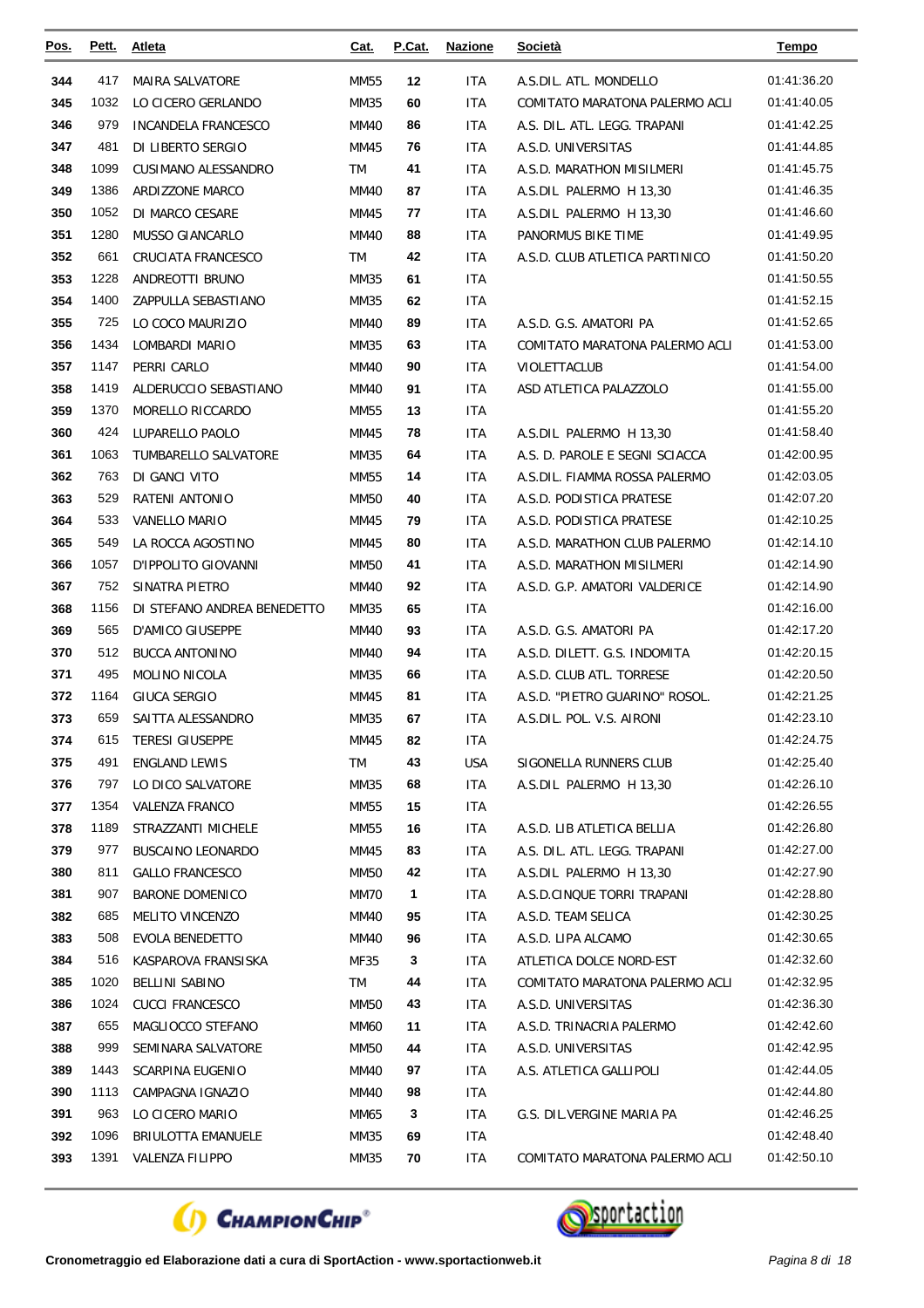| <u>Pos.</u> | Pett.       | <b>Atleta</b>                           | <u>Cat.</u> | P.Cat.         | <b>Nazione</b> | Società                                              | <u>Tempo</u>               |
|-------------|-------------|-----------------------------------------|-------------|----------------|----------------|------------------------------------------------------|----------------------------|
| 394         | 737         | <b>SCHIATTONE NUNZIO</b>                | <b>TM</b>   | 45             | <b>ITA</b>     | COMITATO MARATONA PALERMO ACLI                       | 01:42:53.65                |
| 395         | 1330        | <b>SCIUME ANTONIO</b>                   | <b>MM40</b> | 99             | ITA            | A.S.D. VALLE DEI TEMPLI                              | 01:42:56.70                |
| 396         | 472         | POLLARA ROSARIO                         | MM45        | 84             | <b>ITA</b>     | A.S.D. UNIVERSITAS                                   | 01:42:58.80                |
| 397         | 930         | LELIO FRANCESCO                         | MM40        | 100            | ITA            |                                                      | 01:43:00.60                |
| 398         | 1362        | PALUMBO SALVATORE                       | TM          | 46             | <b>ITA</b>     | COMITATO MARATONA PALERMO ACLI                       | 01:43:01.10                |
| 399         | 617         | CIPOLLA ALFONSO                         | <b>MM40</b> | 101            | ITA            | A.S. DILETT. AMATORI ARAGONA                         | 01:43:02.30                |
| 400         | 1017        | CALASCIBETTA MARIANO                    | MM45        | 85             | ITA            | COMITATO MARATONA PALERMO ACLI                       | 01:43:05.05                |
| 401         | 1163        | LO VERDE GIOACCHINO                     | <b>MM50</b> | 45             | ITA            | A.S.D. MARATHON CLUB PALERMO                         | 01:43:09.20                |
| 402         | 1056        | <b>CARECCIA FABIO</b>                   | MM35        | 71             | ITA            | PRO PATRIA CUS MILANO                                | 01:43:10.45                |
| 403         | 919         | CARUSO ANTONIO                          | MM45        | 86             | ITA            |                                                      | 01:43:13.10                |
| 404         | 525         | SAJA GIOVANNI                           | <b>MM50</b> | 46             | ITA            | A.S.D. MOL                                           | 01:43:14.65                |
| 405         | 792         | SANTORO ENRICO                          | MM40        | 102            | ITA            | A.S.DIL PALERMO H 13,30                              | 01:43:15.15                |
| 406         | 586         | ALES GAETANO                            | <b>MM50</b> | 47             | ITA            | A.S.DILETT. RUNNERS PACECO                           | 01:43:15.65                |
| 407         | 959         | LO PICCOLO ANGELO                       | MM45        | 87             | <b>ITA</b>     |                                                      | 01:43:19.15                |
| 408         | 1353        | VALENZA GIULIA                          | TF          | 6              | ITA            | COMITATO MARATONA PALERMO ACLI                       | 01:43:20.10                |
| 409         | 1053        | ARCANGELO ANDREA                        | <b>MM50</b> | 48             | ITA            | A.S.DIL PALERMO H 13.30                              | 01:43:24.40                |
| 410         | 1265        | <b>TERMINI VINCENZO</b>                 | MM45        | 88             | ITA            | LA TARTARUGA SCIACCA                                 | 01:43:25.70                |
| 411         | 1213        | <b>BIVONA CALOGERO</b>                  | <b>MM40</b> | 103            | ITA            | LA TARTARUGA SCIACCA                                 | 01:43:25.85                |
| 412         | 974         | ROTILI ROBERTA                          | <b>MF40</b> | 6              | ITA            | A.S.D. PODISTICA AVIS FABRIANO                       | 01:43:26.65                |
| 413         | 1331        | TERRANOVA CALOGERO                      | MM45        | 89             | ITA            | A.S.D. VALLE DEI TEMPLI                              | 01:43:28.75                |
| 414         | 782         | SANGUEDOLCE NICOLA                      | MM45        | 90             | ITA            | A.S.D. ATLETICA MAZARA                               | 01:43:28.80                |
| 415         | 1442        | RALLO PIETRO                            | <b>MM40</b> | 104            | ITA            | A.S. DIL. ATL. LEGG. TRAPANI                         | 01:43:31.70                |
| 416         | 912         | DI NICOLA FRANCESCO                     | MM45        | 91             | ITA            | A.S.D.CINQUE TORRI TRAPANI                           | 01:43:35.95                |
| 417         | 1040        | NILSSEN THERESE                         | TF          | 7              | <b>SVE</b>     | A.S.D. SCUOLA DI ATL. LEGGERA CT                     | 01:43:36.10                |
| 418         | 1263        | <b>BRANCATO RENATO</b>                  | MM45        | 92             | ITA            | A.S.DIL. ATL. MONDELLO                               | 01:43:36.45                |
| 419         | 560         | MACCHIA MASSIMILIANO                    | MM40        | 105            | ITA            | ATLETICA AVIS PERUGIA                                | 01:43:43.95                |
| 420         | 943         | <b>MANCUSO GIANFRANCO</b>               | MM40        | 106            | ITA            | A.S.D.NONSOLOCORSA PALERMO                           | 01:43:44.65                |
| 421         | 1293        | DELL'OGLIO MARIO                        | <b>MM40</b> | 107            | ITA            | A.S.DIL PALERMO H 13,30                              | 01:43:46.80                |
| 422         | 530         | <b>GIORGI MARIO</b>                     | MM55        | 17             | ITA            | A.S.D. PODISTICA PRATESE                             | 01:43:49.25                |
| 423         | 666         | LO BAIDO CARMELO                        | MM45        | 93             | ITA            | A.S.D. CLUB ATLETICA PARTINICO                       | 01:43:52.15                |
| 424         | 440         | <b>BRACCO GIUSEPPE</b>                  | <b>MM50</b> | 49             | ITA            |                                                      | 01:44:03.90                |
| 425         | 1254        | <b>FAZIO PIETRO</b>                     | <b>MM50</b> | 50             | <b>ITA</b>     | ASD PLACEOLUM                                        | 01:44:05.10                |
| 426         | 1351        | ANGELO GIOVANNI                         | MM35        | 72             | ITA            | A.S. DIL. ATL. LEGG. TRAPANI                         | 01:44:07.65                |
| 427         | 719         | LICATA ALESSANDRO                       | TM          | 47             | ITA            | A.S.D. LIB ATLETICA BELLIA                           | 01:44:08.50                |
| 428<br>429  | 1190<br>483 | RIZZO GIOVANNI<br><b>LEONE VINCENZO</b> | <b>MM55</b> | 18             | <b>ITA</b>     |                                                      | 01:44:09.10<br>01:44:10.35 |
| 430         | 476         | <b>BARATTA RICCARDO</b>                 | MM55        | 19<br>48       | <b>ITA</b>     | A.S.D. UNIVERSITAS<br>COMITATO MARATONA PALERMO ACLI | 01:44:12.15                |
| 431         | 1305        | SARULLO ANTONINO                        | TM<br>MM40  | 108            | ITA<br>ITA     | A.S.D. ATLETICA NEBRODI                              | 01:44:24.85                |
| 432         | 509         | CRIVELLO GIUSEPPE                       | TM          | 49             | ITA            |                                                      | 01:44:35.35                |
| 433         | 1210        | ABRUZZO SALVATORE                       | MM50        | 51             | ITA            | LA TARTARUGA SCIACCA                                 | 01:44:38.00                |
| 434         | 570         | MISURACA GIUSEPPE                       | MM60        | 12             | ITA            | A.S.D. G.S. AMATORI PA                               | 01:44:40.30                |
| 435         | 1008        | CHIRCO FRANCHINA                        | MF40        | $\overline{7}$ | ITA            | A.S.D. ATLETICATERRASINI                             | 01:44:40.50                |
| 436         | 660         | SAITTA FABRIZIO                         | MM40        | 109            | ITA.           | A.S.DIL. POL. V.S. AIRONI                            | 01:44:45.55                |
| 437         | 1368        | <b>IADICOLA LUIGI</b>                   | MM60        | 13             | ITA            | G.S. VIGILI URBANI                                   | 01:44:53.00                |
| 438         | 767         | PATTI VINCENZO                          | MM50        | 52             | ITA            | A.S.DIL. FIAMMA ROSSA PALERMO                        | 01:44:55.40                |
| 439         | 826         | IMPICICCHÈ AGOSTINO                     | MM45        | 94             | ITA            | A.S. DILETT. POL. MARSALA DOC                        | 01:45:00.35                |
| 440         | 934         | BADAGLIACCA FRANCESCO                   | MM40        | 110            | ITA            | A.S.D.NONSOLOCORSA PALERMO                           | 01:45:01.70                |
| 441         | 692         | AGOSTARA CINZIA                         | MF40        | 8              | ITA            | A.S.D. TRACK CLUB MASTER CL                          | 01:45:02.45                |
| 442         | 1094        | MAZZOLA ROSARIO                         | MM40        | 111            | ITA            |                                                      | 01:45:09.85                |
| 443         | 809         | <b>BALSAMO SALVATORE</b>                | MM40        | 112            | <b>ITA</b>     | A.S.DIL PALERMO H 13,30                              | 01:45:16.95                |
|             |             |                                         |             |                |                |                                                      |                            |



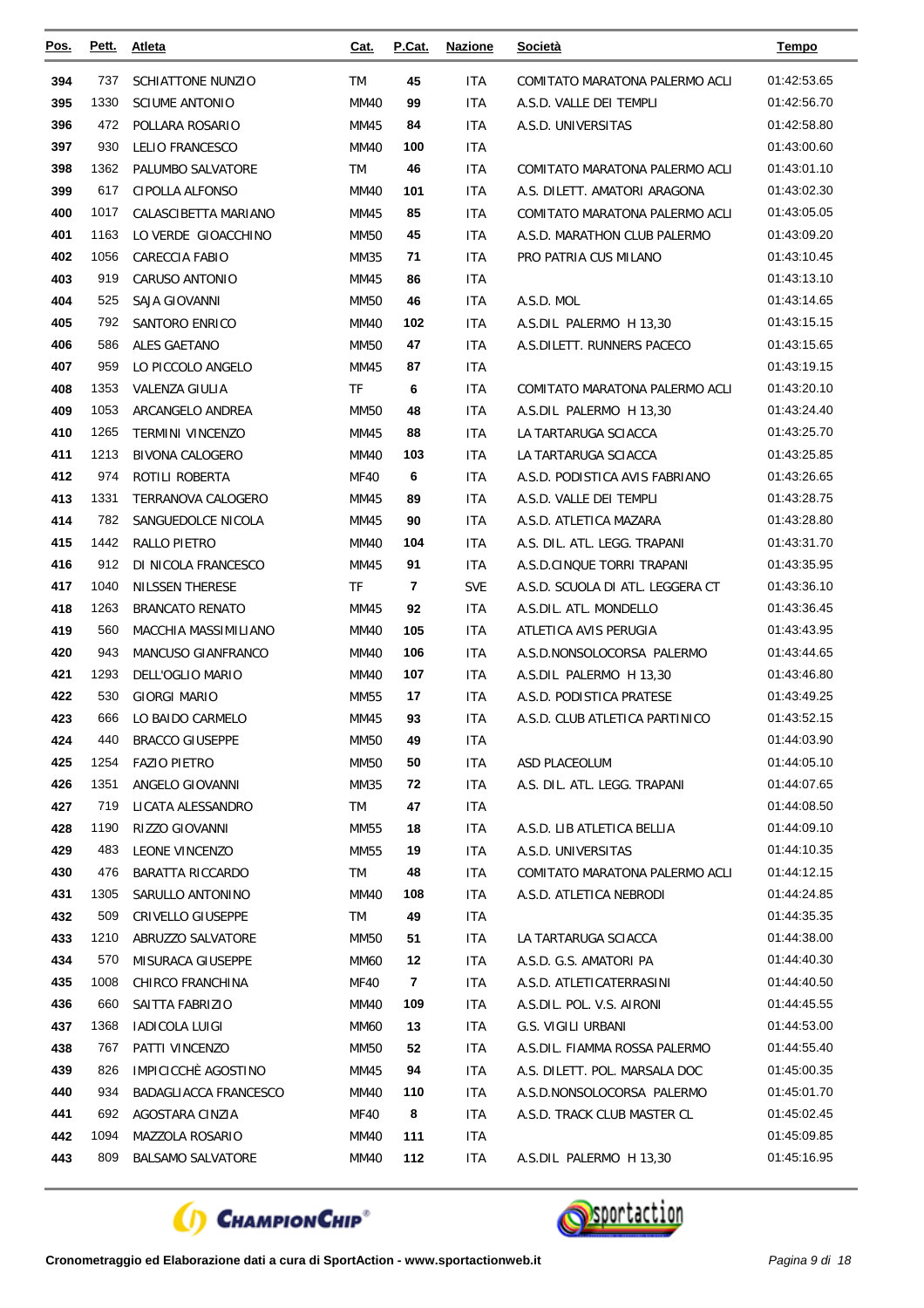| Pos.       | Pett.        | <b>Atleta</b>                      | <u>Cat.</u>  | P.Cat.   | <b>Nazione</b>     | <u>Società</u>                             | Tempo                      |
|------------|--------------|------------------------------------|--------------|----------|--------------------|--------------------------------------------|----------------------------|
| 444        | 619          | PANTALENA CALOGERO                 | MM45         | 95       | <b>ITA</b>         | A.S. DILETT. AMATORI ARAGONA               | 01:45:19.75                |
| 445        | 1264         | CULLO VALERIO                      | MM45         | 96       | <b>ITA</b>         | ASD ATLETICA MISTERBIANCO                  | 01:45:21.95                |
| 446        | 430          | <b>SALICE PATRIZIA</b>             | MF45         | 3        | <b>ITA</b>         |                                            | 01:45:22.75                |
| 447        | 1369         | ABBATE PLACIDO                     | MM55         | 20       | ITA                | G.S. VIGILI URBANI                         | 01:45:23.55                |
| 448        | 770          | <b>VEGNA RAFFAELE</b>              | <b>MM40</b>  | 113      | <b>ITA</b>         | A.S.DIL. FIAMMA ROSSA PALERMO              | 01:45:27.95                |
| 449        | 1290         | <b>SCIBETTA ORSOLA</b>             | MF35         | 4        | <b>ITA</b>         | A.S.D. VALLE DEI TEMPLI                    | 01:45:30.25                |
| 450        | 1515         | ARGENTO VALENTINA                  | <b>TF</b>    | 8        | ITA                | A.S.D. VALLE DEI TEMPLI                    | 01:45:30.35                |
| 451        | 1285         | PISANO GIUSEPPE                    | MM45         | 97       | ITA                | A.S.D. VALLE DEI TEMPLI                    | 01:45:30.55                |
| 452        | 1320         | SIRACUSA SALVATORE                 | <b>MM40</b>  | 114      | <b>ITA</b>         | A.S.D. VALLE DEI TEMPLI                    | 01:45:30.85                |
| 453        | 920          | CAMPO NICOLO                       | <b>MM40</b>  | 115      | <b>ITA</b>         | G.S.D. LA VOLATA                           | 01:45:37.10                |
| 454        | 542          | TRAMONTE VITO                      | MM35         | 73       | ITA                | <b>NATI STANCHI</b>                        | 01:45:37.45                |
| 455        | 791          | <b>BUSCEMI STEFANO</b>             | <b>MM40</b>  | 116      | <b>ITA</b>         | A.S.DIL PALERMO H 13,30                    | 01:45:38.05                |
| 456        | 1276         | VAJANA FABIO MASSIMO               | <b>MM40</b>  | 117      | ITA                | COMITATO MARATONA PALERMO ACLI             | 01:45:39.55                |
| 457        | 937          | CARACCIOLO RAFFAELLA               | MF35         | 5        | <b>ITA</b>         | A.S.D.NONSOLOCORSA PALERMO                 | 01:45:41.60                |
| 458        | 933          | <b>AZZARA ERNESTO</b>              | MM50         | 53       | <b>ITA</b>         | A.S.D.NONSOLOCORSA PALERMO                 | 01:45:41.65                |
| 459        | 1201         | <b>FARSETTA MARCELLO</b>           | <b>MM50</b>  | 54       | <b>ITA</b>         | A.S.DILETT. RUNNERS PACECO                 | 01:45:47.25                |
| 460        | 989          | <b>FARAONE SALVATORE</b>           | MM45         | 98       | <b>ITA</b>         |                                            | 01:45:50.25                |
| 461        | 1105         | <b>PATTI FRANCESCO</b>             | MM45         | 99       | <b>ITA</b>         | A.S.DIL. FIAMMA ROSSA PALERMO              | 01:46:02.75                |
| 462        | 958          | MARTINO MARIA ELISABETTA           | MF45         | 4        | ITA                | A.S.D. L'ATLETA PALERMO                    | 01:46:08.90                |
| 463        | 1118         | DI SILVIO PAOLO                    | MM60         | 14       | <b>ITA</b>         | CAT RUNNING TEAM                           | 01:46:10.90                |
| 464        | 1294         | <b>GUGLIELMINI MELCHIORRE</b>      | <b>MM50</b>  | 55       | <b>ITA</b>         | A.S.DIL PALERMO H 13,30                    | 01:46:13.15                |
| 465        | 863          | <b>IPSARO FRANCO</b>               | <b>MM40</b>  | 118      | ITA                | A.S.D. PODISTICA CAPO D'ORLANDO            | 01:46:25.75                |
| 466        | 1301         | <b>RUBINO SERGIO</b>               | MM50         | 56       | ITA                | A.S.D. TOP RUNNERS SIRACUSA                | 01:46:26.10                |
| 467        | 676          | TOMASETTI ANDREA                   | MM35         | 74       | <b>ITA</b>         | A.S.D. PODISTICA AVIS FABRIANO             | 01:46:27.85                |
| 468        | 675          | LO CICERO ROSOLINO                 | <b>MM40</b>  | 119      | <b>ITA</b>         | G.S. DIL.VERGINE MARIA PA                  | 01:46:29.55                |
| 469        | 1273         | ARNONE ROBERTO                     | MM45         | 100      | <b>ITA</b>         |                                            | 01:46:30.15                |
| 470        | 465          | CAVALLERI MICHELE                  | MM50         | 57       | ITA                | GRUPPO CITTÀ DI GENOVA                     | 01:46:30.50                |
| 471        | 1037         | <b>IACONO VINCENZO</b>             | MM45         | 101      | <b>ITA</b>         | A.S.D. "PIETRO GUARINO" ROSOL.             | 01:46:34.15                |
| 472        | 923          | POMA ROCCO                         | <b>MM50</b>  | 58       | ITA                | G.S.D. LA VOLATA                           | 01:46:36.85                |
| 473        | 732          | INTRAVAIA MARTINA                  | <b>MF40</b>  | 9        | ITA                | A.S.D. G.S. AMATORI PA                     | 01:46:45.00                |
| 474        | 665          | SALVIA DOMENICO                    | MM55         | 21       | <b>ITA</b>         | A.S.D. CLUB ATLETICA PARTINICO             | 01:46:50.55                |
| 475        | 850          | MARINO ANTONELLA                   | MF35         | 6        | <b>ITA</b>         | A.S.D.NONSOLOCORSA PALERMO                 | 01:46:54.85                |
| 476        | 952          | MANISCALCO GIOACCHINO              | MM35         | 75       | ITA.               | A.S.D.NONSOLOCORSA PALERMO                 | 01:47:03.00                |
| 477        | 1244         | D'AGOSTINO ANTONIO                 | MM40         | 120      | <b>ITA</b>         | COMITATO MARATONA PALERMO ACLI             | 01:47:06.50                |
| 478        | 1064         | CATALANO EDOARDO                   | MM45         | 102      | <b>ITA</b>         | A.S.D. POLISPORTIVA NADIR                  | 01:47:10.95                |
| 479        | 1415         | <b>BULYNINA GANNA</b>              | TF           | 9        | ukr                | A.S.D. ATLETICA NEBRODI                    | 01:47:11.75                |
| 480        | 1069         | <b>MANGIONE SAVERIO</b>            | MM40         | 121      | ITA.               | COMITATO MARATONA PALERMO ACLI             | 01:47:16.75                |
| 481        | 471          | CASCIO LEOLUCA                     | <b>SM</b>    | 8        | ITA                | A.S.D. UNIVERSITAS                         | 01:47:16.95                |
| 482        | 783          | <b>GIACALONE SALVATORE</b>         | MM60         | 15       | ITA.               | A.S.D. ATLETICA MAZARA                     | 01:47:22.40                |
| 483        | 885          | ZEOLI PIETRO                       | MM40         | 122      | ITA.               | A.S. D. PAROLE E SEGNI SCIACCA             | 01:47:34.40                |
| 484<br>485 | 1229<br>1378 | <b>BELLOMO ARTURO</b>              | MM50         | 59<br>9  | <b>ITA</b>         |                                            | 01:47:36.20                |
|            |              | LO PICCOLO FRANCESCO               | <b>SM</b>    |          | <b>ITA</b>         | A.S.DIL. POL. ATL. BAGHERIA                | 01:47:37.35                |
| 486<br>487 | 874<br>636   | OBISO NICOLO<br><b>LAGO FRANCO</b> | MM50         | 60<br>50 | ITA.               | A.S.D. SEGESTA<br>A.S.D. ATLETICA IRON GYM | 01:47:40.15<br>01:47:46.25 |
| 488        | 478          | DI BELLA RICCARDO                  | TM           | 22       | <b>ITA</b>         | A.S.D. PODISTICA JONIA GIARRE              | 01:47:47.00                |
| 489        | 466          | D'ANGELO BALDASSARE                | MM55<br>MM60 | 16       | <b>ITA</b><br>ITA. | S.S. TRIONFO LIGURE                        | 01:47:47.70                |
| 490        | 806          | RANELI GAETANO                     | MM40         | 123      | ITA.               | A.S.DIL PALERMO H 13,30                    | 01:48:02.20                |
| 491        | 1287         | <b>MALLI ATTILIO</b>               | MM45         | 103      | ITA.               | A.S.D. VALLE DEI TEMPLI                    | 01:48:08.50                |
| 492        | 823          | TRANCHIDA PIETRO                   | MM45         | 104      | <b>ITA</b>         | A.S. DILETT. POL. MARSALA DOC              | 01:48:15.45                |
| 493        | 602          | ABBATE GIUSEPPE                    | MM45         | 105      | ITA.               | A.S.D FIAT ATL. TERMINI IRMERESE           | 01:48:18.90                |
|            |              |                                    |              |          |                    |                                            |                            |



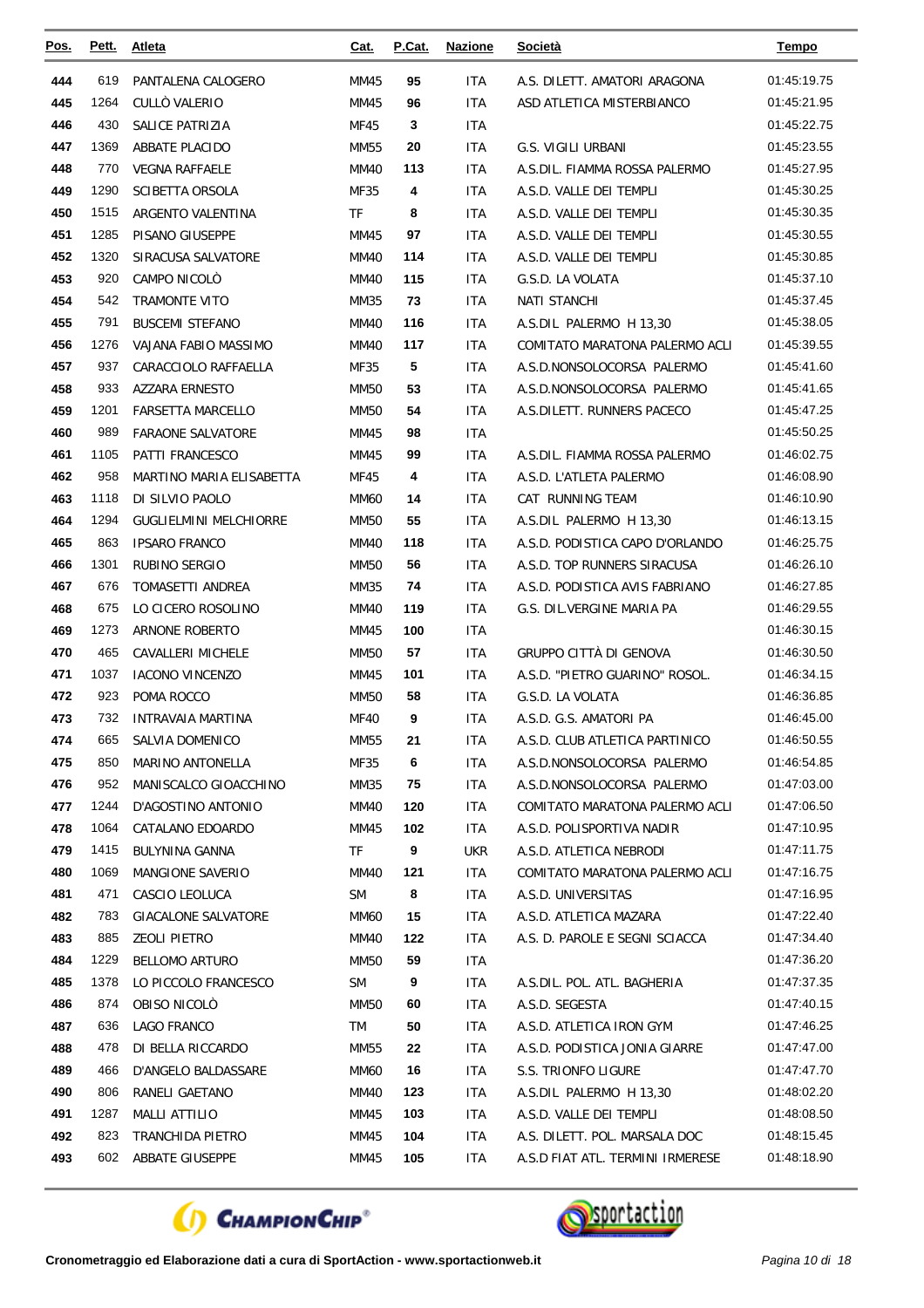| <u>Pos.</u> | Pett.       | Atleta                           | Cat.                | P.Cat.       | <b>Nazione</b> | Società                                               | <u>Tempo</u>               |
|-------------|-------------|----------------------------------|---------------------|--------------|----------------|-------------------------------------------------------|----------------------------|
| 494         | 936         | CANGIALOSI MASSIMO               | MM45                | 106          | ITA            | A.S.D.NONSOLOCORSA PALERMO                            | 01:48:20.80                |
| 495         | 822         | LICARI ANTONINO                  | MM35                | 76           | ITA            | A.S. DILETT. POL. MARSALA DOC                         | 01:48:21.40                |
| 496         | 524         | <b>VACANTE ANTONINO</b>          | <b>MM55</b>         | 23           | <b>ITA</b>     | A.S.D. ATLETICA AUGUSTA                               | 01:48:24.75                |
| 497         | 522         | CARAMAGNO DOMENICO               | MM60                | 17           | <b>ITA</b>     | A.S.D. ATLETICA AUGUSTA                               | 01:48:25.15                |
| 498         | 769         | TAMBURELLO FABIO                 | MM45                | 107          | ITA            | A.S.DIL. FIAMMA ROSSA PALERMO                         | 01:48:26.70                |
| 499         | 950         | SPARACINO GIOACCHINO             | <b>MM55</b>         | 24           | <b>ITA</b>     | A.S.D.NONSOLOCORSA PALERMO                            | 01:48:28.45                |
| 500         | 825         | LAUDICINA STEFANO MASSIMO        | MM45                | 108          | ITA            | A.S. DILETT. POL. MARSALA DOC                         | 01:48:28.80                |
| 501         | 497         | VALENZA IGNAZIO                  | MM45                | 109          | ITA            | A.S.DIL. POL. ATL. BAGHERIA                           | 01:48:30.60                |
| 502         | 918         | STELLA VINCENZO                  | MM55                | 25           | ITA            | A.S.D. ATLETICATERRASINI                              | 01:48:32.15                |
| 503         | 663         | <b>FAZZINO SAVERIO</b>           | MM45                | 110          | <b>ITA</b>     | A.S.D. CLUB ATLETICA PARTINICO                        | 01:48:39.30                |
| 504         | 1239        | DEL CUORE GIOACCHINO             | MM45                | 111          | ITA            |                                                       | 01:48:42.50                |
| 505         | 1304        | CAPUTO SALVATORE                 | MM40                | 124          | ITA            | A.S.D. ATLETICA NEBRODI                               | 01:48:42.65                |
| 506         | 1182        | <b>GRILLETTO FRANCESCO</b>       | <b>MM60</b>         | 18           | <b>ITA</b>     | A.S.D. ATLETICA NEBRODI                               | 01:48:43.05                |
| 507         | 831         | <b>D'ANTONA GIUSEPPE</b>         | MM40                | 125          | <b>ITA</b>     | G.P. AVIS PAVIA                                       | 01:48:47.55                |
| 508         | 873         | COLLURA GIORGIO                  | MM40                | 126          | ITA            | A.S.D. SEGESTA                                        | 01:48:48.60                |
| 509         | 1337        | GARGARELLA MASSIMILIANO          | MM40                | 127          | ITA            | A.S.D. "PIETRO GUARINO" ROSOL.                        | 01:48:49.60                |
| 510         | 453         | <b>BASSO LORENZO</b>             | <b>MM50</b>         | 61           | ITA            | ATLETICA CALDOGNO                                     | 01:48:53.15                |
| 511         | 454         | <b>BOLCATI LUCA</b>              | MM45                | 112          | ITA            | ATLETICA CALDOGNO                                     | 01:48:54.55                |
| 512         | 687         | D'ARRIGO ADRIANA                 | MF40                | 10           | <b>ITA</b>     | A.S.DIL FIDIPPIDE MESSINA                             | 01:49:00.20                |
| 513         | 798         | <b>CICERO MICHELE</b>            | <b>MM50</b>         | 62           | <b>ITA</b>     | A.S.DIL PALERMO H 13,30                               | 01:49:05.80                |
| 514         | 975         | CIMINO FRANCESCO                 | MM40                | 128          | ITA            | A.S.D. MULTISPORT CEFALÙ                              | 01:49:09.00                |
| 515         | 1317        | LI VIGNI VINCENZO                | <b>MM55</b>         | 26           | <b>ITA</b>     | COMITATO MARATONA PALERMO ACLI                        | 01:49:11.40                |
| 516         | 1429        | <b>ZUCKER JAIME</b>              | TM                  | 51           | GRA            |                                                       | 01:49:12.10                |
| 517         | 408         | FLORENCE BRILLET DE CANDE        | <b>MF40</b>         | 11           | <b>FRA</b>     | <b>VILLENNES</b>                                      | 01:49:23.45                |
| 518         | 609         | <b>MONARCA GIUSEPPE</b>          | MM55                | 27           | ITA            | A.S.D FIAT ATL. TERMINI IRMERESE                      | 01:49:25.80                |
| 519         | 764         | SGADARI SETTIMO                  | <b>MM60</b>         | 19           | ITA            | A.S.DIL. FIAMMA ROSSA PALERMO                         | 01:49:28.75                |
| 520         | 801         | STAGNO UGO                       | TM                  | 52           | <b>ITA</b>     | A.S.DIL PALERMO H 13,30                               | 01:49:33.30                |
| 521         | 1266        | <b>TURTURICI GIUSEPPE</b>        | MM50                | 63           | ITA            | LA TARTARUGA SCIACCA                                  | 01:49:45.55                |
| 522         | 684         | ARMANGO SALVATORE                | <b>MM50</b>         | 64           | ITA            | A.S.D. G.S. AMATORI PA                                | 01:49:55.60                |
| 523         | 1275        | RICCHIARI DARIO                  | MM40                | 129          | ITA            | COMITATO MARATONA PALERMO ACLI                        | 01:49:56.10                |
| 524         | 1408        | PIRUZZO ANGELO GIUSEPPE          | MM45                | 113          | ITA            | ASD POL ATHLON RIBERA                                 | 01:49:57.35                |
| 525         | 552         | CATANIA EMANUELE                 | MM45                | 114          | ITA            |                                                       | 01:49:59.75                |
| 526         | 673         | NICOLETTA PUZZILLO DOMENICO      | MM35                | 77           | ITA            | A.S.D. PODISTICA AVIS FABRIANO                        | 01:50:07.40                |
| 527         | 786         | CHILLEMI EMILIO                  | MM45                | 115          | ITA.           | A.S.DIL PALERMO H 13,30                               | 01:50:14.95                |
| 528         | 1344        | CIUNI CLAUDIO                    | TM                  | 53           | ITA            | A.S.D. PROSPORT RAVANUSA                              | 01:50:18.70                |
| 529         | 1220        | GIARRATANO LUCIANO               | MM50                | 65           | ITA.           | LA TARTARUGA SCIACCA                                  | 01:50:20.80                |
| 530         | 1347        | <b>TAIBI ANGELO</b>              | MM45                | 116          | <b>ITA</b>     | A.S.D. PROSPORT RAVANUSA                              | 01:50:30.35                |
| 531         | 707         | RIZZO ANGELO                     | MM50                | 66           | ITA            | A.S.D. TRACK CLUB MASTER CL                           | 01:50:32.10                |
| 532         | 768         | <b>TORTORA BENEDETTO</b>         | MM60                | 20           | ITA.           | A.S.DIL. FIAMMA ROSSA PALERMO                         | 01:50:33.55                |
| 533         | 774         | TAGLIAVIA MARIA LUISA            | MF50                | $\mathbf{1}$ | ITA            | A.S.DIL. FIAMMA ROSSA PALERMO                         | 01:50:33.55                |
| 534         | 1406        | TROVATO GIOVANNI                 | MM45                | 117          | ITA.           | ASD POL ATHLON RIBERA                                 | 01:50:36.15                |
| 535         | 846         | CRAPANO VINCENZO                 | MM60                | 21           | <b>ITA</b>     | A.S.D. MARATHON CLUB SCIACCA                          | 01:50:38.80                |
| 536         | 1155        | ARGANO SERGIO                    | TM                  | 54           | <b>ITA</b>     |                                                       | 01:50:41.15                |
| 537         | 753         | SPADA SIMONE                     | MM45                | 118          | ITA.           | A.S.D. G.P. AMATORI VALDERICE                         | 01:50:42.70                |
| 538         | 1200        | CORSO DIEGO                      | MM45                | 119          | <b>ITA</b>     | A.S.DILETT. RUNNERS PACECO                            | 01:50:43.35                |
| 539         | 872<br>1205 | PORTOGHESE SALVATORE             | MM35                | 78           | ITA            | A.S.D. SEGESTA                                        | 01:50:44.65                |
| 540<br>541  |             | NURARA GAETANO                   | MM45                | 120<br>10    | ITA            | COMITATO MARATONA PALERMO ACLI                        | 01:51:09.90<br>01:51:10.80 |
| 542         | 603<br>944  | BELLONE MARIA CONCETTA           | TF                  |              | ITA.           | A.S.D FIAT ATL. TERMINI IRMERESE                      | 01:51:19.90                |
| 543         | 1289        | MESCOLO ANTONIO<br>RUSSO MASSIMO | MM40<br><b>MM40</b> | 130<br>131   | ITA<br>ITA     | A.S.D.NONSOLOCORSA PALERMO<br>A.S.D. VALLE DEI TEMPLI | 01:51:25.35                |
|             |             |                                  |                     |              |                |                                                       |                            |



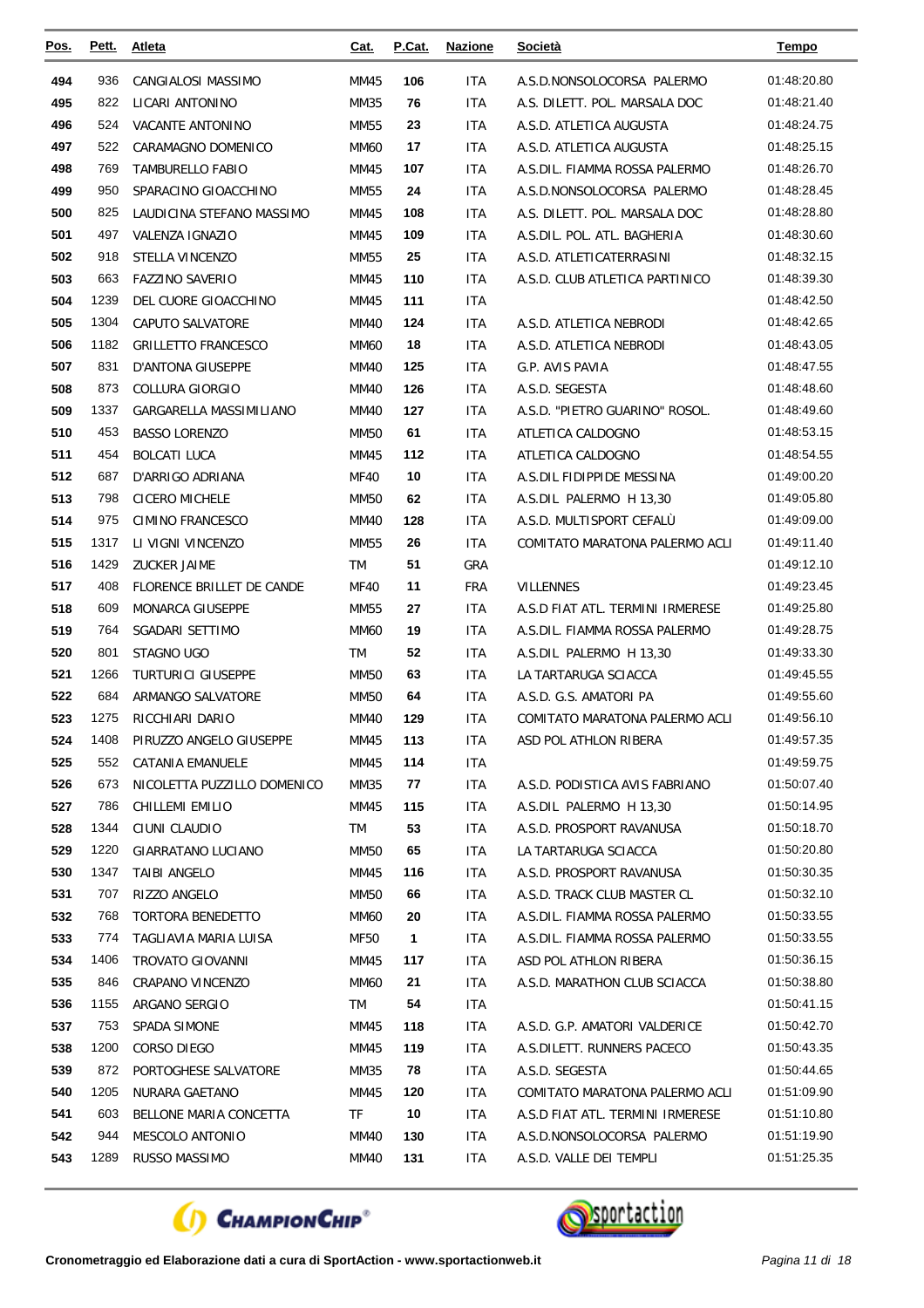| Pos.       | Pett. | <b>Atleta</b>            | Cat.        | P.Cat. | <b>Nazione</b> | <b>Società</b>                   | <b>Tempo</b>               |
|------------|-------|--------------------------|-------------|--------|----------------|----------------------------------|----------------------------|
| 544        | 853   | TRIPI ALESSANDRO         | MM45        | 121    | ITA            | A.S.D. UNIVERSITAS               | 01:51:26.75                |
| 545        | 427   | <b>STELLA LUIGI</b>      | MM45        | 122    | <b>ITA</b>     | A.S.D. MOL                       | 01:51:28.65                |
| 546        | 992   | CARDINALE CARLO          | <b>MM60</b> | 22     | ITA            | A.S.DIL. ATL. MONDELLO           | 01:51:29.10                |
| 547        | 668   | RAZZA VITO               | <b>MM40</b> | 132    | ITA            | NATI STANCHI                     | 01:51:29.50                |
| 548        | 474   | CANDILORO ANGELO         | MM35        | 79     | ITA            | A.S.D. UNIVERSITAS               | 01:51:30.00                |
| 549        | 1115  | FERRERO APRATO DIEGO     | MM35        | 80     | <b>ITA</b>     |                                  | 01:51:31.55                |
| 550        | 1316  | PULEO DOMENICO ROBERTO   | MM35        | 81     | <b>ITA</b>     | COMITATO MARATONA PALERMO ACLI   | 01:51:32.40                |
| 551        | 669   | ALONGI GIACOMO           | MM35        | 82     | <b>ITA</b>     |                                  | 01:51:45.80                |
| 552        | 1209  | DI GIOVANNA ANDREA       | <b>MM55</b> | 28     | <b>ITA</b>     |                                  | 01:51:52.80                |
| 553        | 1131  | <b>SCHIERA FRANCESCO</b> | MM45        | 123    | <b>ITA</b>     | A.S.D. G.S. AMATORI PA           | 01:52:10.00                |
| 554        | 1128  | CARONIA SALVATORE        | MM40        | 133    | ITA            | A.S.D. G.S. AMATORI PA           | 01:52:10.05                |
| 555        | 545   | <b>GRAMEGNA DOMENICO</b> | TM          | 55     | ITA            | PODISMO & CAGGEGGIO              | 01:52:16.60                |
| 556        | 1388  | <b>CALDERONE AISIA</b>   | <b>MF35</b> | 7      | ITA            | COMITATO MARATONA PALERMO ACLI   | 01:52:19.55                |
| 557        | 543   | <b>AMATO MICHELE</b>     | MM40        | 134    | <b>ITA</b>     | COMITATO MARATONA PALERMO ACLI   | 01:52:27.65                |
| 558        | 1207  | LI VIGNI DEBORAH         | <b>MF40</b> | 12     | <b>ITA</b>     |                                  | 01:52:28.15                |
| 559        | 860   | PIZZO IGNAZIO            | <b>MM60</b> | 23     | <b>ITA</b>     | A.S.DIL. ATL. MONDELLO           | 01:52:37.85                |
| 560        | 1411  | COSENZA PAOLO            | <b>TM</b>   | 56     | <b>ITA</b>     |                                  | 01:52:39.05                |
| 561        | 1413  | BARCELLONA GIUSEPPE      | MM35        | 83     | <b>ITA</b>     | COMITATO MARATONA PALERMO ACLI   | 01:52:40.80                |
| 562        | 971   | <b>GARGANO GIUSEPPE</b>  | MM40        | 135    | ITA            |                                  | 01:52:42.75                |
| 563        | 993   | <b>LOCATI ROBERTO</b>    | <b>MM40</b> | 136    | <b>ITA</b>     | G.S. DIL.VERGINE MARIA PA        | 01:52:44.00                |
| 564        | 1435  | ARENA RICCARDO           | MM45        | 124    | ITA            | A.S.DIL. ATL. MONDELLO           | 01:52:46.75                |
| 565        | 458   | <b>VILLANI SALVATORE</b> | MM45        | 125    | <b>ITA</b>     | A.S.DIL. POL. ATL. BAGHERIA      | 01:52:47.70                |
| 566        | 995   | TRENTACOSTE ROSALIA      | <b>MF45</b> | 5      | <b>ITA</b>     | A.S.D. SEGESTA                   | 01:52:48.00                |
| 567        | 662   | FREGAPANE FRANCESCO      | MM40        | 137    | ITA            | A.S.D. CLUB ATLETICA PARTINICO   | 01:52:51.80                |
| 568        | 1286  | PRESTI SALVATORE         | <b>MM40</b> | 138    | <b>ITA</b>     | A.S.D. VALLE DEI TEMPLI          | 01:52:52.65                |
| 569        | 1166  | ROMEO CARMELO            | MM50        | 67     | <b>ITA</b>     |                                  | 01:52:53.60                |
| 570        | 1125  | MERLINO ANTONINO         | MM45        | 126    | <b>ITA</b>     |                                  | 01:52:53.65                |
| 571        | 416   | BOSCARINO DARIUS         | TM          | 57     | <b>USA</b>     |                                  | 01:52:55.35                |
| 572        | 579   | SCHILLACI SALVATORE      | MM65        | 4      | ITA            | A.S.D. G.S. AMATORI PA           | 01:52:56.80                |
| 573        | 1001  | RUGO RENZO               | MM45        | 127    | <b>ITA</b>     | POLISPORTIVA MONTEREALE          | 01:52:58.85                |
| 574        | 1160  | <b>BONANNO MARINA</b>    | MF35        | 8      | <b>ITA</b>     | A.S.DIL PALERMO H 13,30          | 01:53:00.80                |
| 575        | 654   | <b>TOSCANO GIOVANNI</b>  | TM          | 58     | <b>ITA</b>     |                                  | 01:53:02.15                |
| 576        | 537   | <b>CALABRESE SILVIO</b>  | MM45        | 128    | ITA            | A.S.D. PODISTICA PRATESE         | 01:53:06.30                |
| 577        | 1336  | PIPITONE GIACINTO        | TM          | 59     | <b>ITA</b>     | COMITATO MARATONA PALERMO ACLI   | 01:53:07.20                |
| 578        | 501   | SGANGA MARIO             | MM45        | 129    | ITA.           | A.S.DIL. ATL. MONDELLO           | 01:53:07.75                |
| 579        | 639   | CALLEA FILIPPO           | MM40        | 139    | ITA            | A.S. DILETT. AMATORI ARAGONA     | 01:53:16.20                |
| 580        | 459   | CIMINO SALVATORE PIETRO  | MM40        | 140    | ITA.           | A.S.DIL. POL. ATL. BAGHERIA      | 01:53:21.15                |
| 581        | 597   | AJELLO SALVATORE         | TM          | 60     | <b>ITA</b>     | COMITATO MARATONA PALERMO ACLI   | 01:53:27.00                |
| 582        | 1444  | CASCIOLO MARIO           | MM50        | 68     | ITA            | A.S.D. ATLETICA MAZARA           | 01:53:30.45                |
| 583        | 1306  | VALENTI MATTEO           | MM40        | 141    | ITA.           | G.S.D. LA VOLATA                 | 01:53:30.95                |
| 584        | 492   | <b>BASILE ANTONINO</b>   | MM45        | 130    | ITA            | A.S.D. DILETT. G.S. INDOMITA     | 01:53:35.40                |
| 585        | 1216  | EPIFANIO VITTORE         | MM45        | 131    | ITA.           | LA TARTARUGA SCIACCA             | 01:53:37.35                |
| 586        | 1212  | ATTARDI CALOGERO         | MM35        | 84     | ITA.           | LA TARTARUGA SCIACCA             | 01:53:37.50                |
| 587        | 482   | <b>GIACOLETTI ELENA</b>  | MF45        | 6      | ITA.           | A.S.D. UNIVERSITAS               | 01:53:41.80                |
| 588        | 500   | <b>SCRIMA FABIO</b>      | MM40        | 142    | ITA            | A.S.DIL. ATL. MONDELLO           | 01:53:43.55                |
| 589        | 713   | POLLAROLO FABRIZIO       | <b>SM</b>   | 10     | <b>ITA</b>     |                                  | 01:53:47.90                |
| 590<br>591 | 709   | TARANTINO BARTOLO        | MM50        | 69     | ITA            | A.S.D. TRACK CLUB MASTER CL      | 01:53:49.35<br>01:53:54.70 |
|            | 610   | PARRINELLO AGOSTINO      | MM50        | 70     | <b>ITA</b>     | A.S.D FIAT ATL. TERMINI IRMERESE |                            |
| 592        | 1262  | GIALLANZA GIUSEPPE       | MM45        | 132    | <b>ITA</b>     |                                  | 01:54:00.85<br>01:54:08.95 |
| 593        | 1204  | <b>WILBER THOMAS</b>     | MM35        | 85     | <b>USA</b>     |                                  |                            |



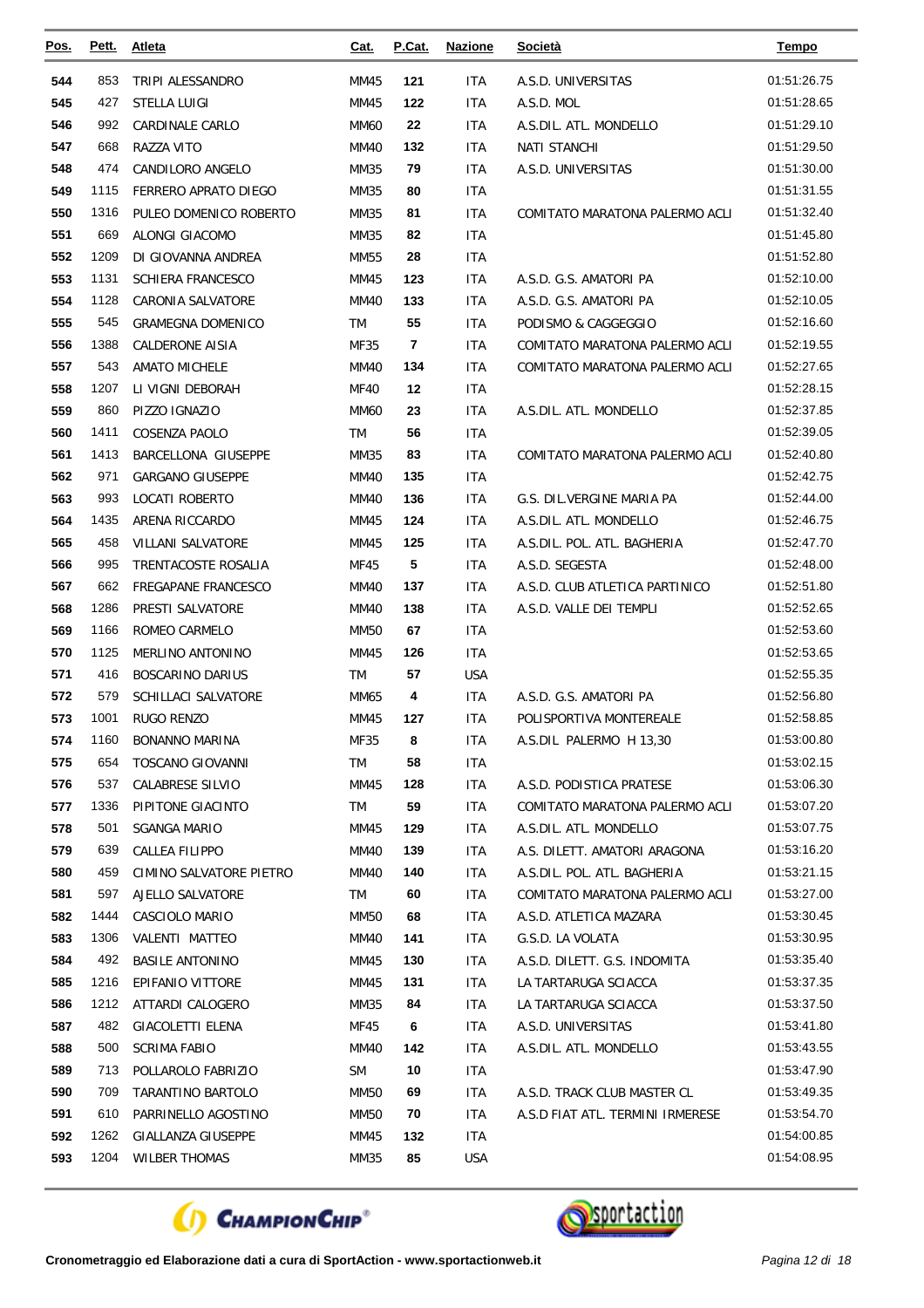| Pos. | Pett. | Atleta                      | Cat.        | P.Cat. | <b>Nazione</b> | <b>Società</b>                 | <u>Tempo</u> |
|------|-------|-----------------------------|-------------|--------|----------------|--------------------------------|--------------|
| 594  | 1016  | <b>HICKS WILLIAM</b>        | TM          | 61     | <b>USA</b>     |                                | 01:54:09.10  |
| 595  | 520   | LO CASCIO FRANCO            | MM45        | 133    | <b>ITA</b>     | COMITATO MARATONA PALERMO ACLI | 01:54:12.30  |
| 596  | 785   | ALAGNA BIAGIO               | <b>MM60</b> | 24     | ITA            | A.S.D. ATLETICA MAZARA         | 01:54:23.80  |
| 597  | 1023  | <b>BERTOLINO ALBERTO</b>    | MM40        | 143    | <b>ITA</b>     |                                | 01:54:29.45  |
| 598  | 1202  | <b>CITO VITO</b>            | MM40        | 144    | ITA            | A.S.DILETT. RUNNERS PACECO     | 01:54:32.15  |
| 599  | 698   | EUFRATE ALFREDO             | <b>MM50</b> | 71     | <b>ITA</b>     | A.S.D. TRACK CLUB MASTER CL    | 01:54:33.50  |
| 600  | 777   | <b>FOGGIA MARIA LETIZIA</b> | <b>MF40</b> | 13     | <b>ITA</b>     | A.S.D. ATLETICA MAZARA         | 01:54:36.80  |
| 601  | 747   | PIAZZA MARIA                | MF45        | 7      | ITA            | A.S.D. G.P. AMATORI VALDERICE  | 01:54:37.05  |
| 602  | 931   | DI GIOVANNI UGO             | <b>MM40</b> | 145    | <b>ITA</b>     | A.S.D.NONSOLOCORSA PALERMO     | 01:54:37.60  |
| 603  | 855   | ENRIQUEZ EZIO               | MM55        | 29     | ITA            | A.S.DIL. FIAMMA ROSSA PALERMO  | 01:54:47.30  |
| 604  | 688   | RONDELLI FRANCESCO          | MM45        | 134    | ITA            | A.S.D. SICANIA BIKE            | 01:54:49.35  |
| 605  | 1081  | CALLARI UGO                 | <b>MM50</b> | 72     | ITA            | A.S.D. MARATHON CLUB PALERMO   | 01:54:53.60  |
| 606  | 779   | <b>CORRAO FRANCESCA</b>     | MF45        | 8      | <b>ITA</b>     | A.S.D. ATLETICA MAZARA         | 01:54:53.90  |
| 607  | 1453  | <b>RENAUD PHILIPPE</b>      | MM45        | 135    | <b>FRA</b>     | <b>BRESSE MARATHON</b>         | 01:54:56.00  |
| 608  | 1117  | <b>MAFARA PIETRO</b>        | MM65        | 5      | ITA            |                                | 01:55:04.35  |
| 609  | 821   | FRANCHINO MICHELE MARCELLO  | <b>MM40</b> | 146    | ITA            | A.S. DILETT. POL. MARSALA DOC  | 01:55:07.55  |
| 610  | 1031  | ALFIERI LUIGI               | MM35        | 86     | ITA            | COMITATO MARATONA PALERMO ACLI | 01:55:12.60  |
| 611  | 1436  | CICERONE CARLO              | TM          | 62     | <b>ITA</b>     | COMITATO MARATONA PALERMO ACLI | 01:55:14.60  |
| 612  | 1135  | <b>MESSINA MATTEO</b>       | MM45        | 136    | ITA            |                                | 01:55:19.25  |
| 613  | 1108  | MARTINO GINO MARIO          | MM35        | 87     | <b>ITA</b>     | AS DEDALO SAMBUCA              | 01:55:24.10  |
| 614  | 1242  | <b>SERRA MODESTO</b>        | MM40        | 147    | ITA            | A.S.DIL. ATL. MONDELLO         | 01:55:25.15  |
| 615  | 1241  | MILANA SABRINA              | MF35        | 9      | <b>ITA</b>     | A.S.DIL. ATL. MONDELLO         | 01:55:25.30  |
| 616  | 1440  | <b>MANFRÈ PIETRO</b>        | MM35        | 88     | <b>ITA</b>     | COMITATO MARATONA PALERMO ACLI | 01:55:27.40  |
| 617  | 556   | SFRAMELI ANTONINO           | MM60        | 25     | ITA            | A.S.D. ATHLON S. GIORGIO       | 01:55:33.00  |
| 618  | 1313  | <b>CREMA MARCO</b>          | <b>MM50</b> | 73     | <b>ITA</b>     | COMITATO MARATONA PALERMO ACLI | 01:55:37.15  |
| 619  | 1058  | MANGIAPANE ERMENEGILDO      | MM40        | 148    | ITA            | A.S.D. MARATHON MISILMERI      | 01:55:38.65  |
| 620  | 854   | MONTESANO ROBERTO           | MM45        | 137    | ITA            | A.S.D. UNIVERSITAS             | 01:55:38.65  |
| 621  | 553   | RANIERI ROCCO               | MM40        | 149    | ITA            |                                | 01:55:39.60  |
| 622  | 452   | <b>PATRON FERNANDO</b>      | MM40        | 150    | <b>USA</b>     |                                | 01:55:40.35  |
| 623  | 708   | <b>SCARLATA GAETANO</b>     | <b>MM50</b> | 74     | <b>ITA</b>     | A.S.D. TRACK CLUB MASTER CL    | 01:55:45.40  |
| 624  | 705   | MOSCA MICHELE               | <b>MM40</b> | 151    | ITA            | A.S.D. TRACK CLUB MASTER CL    | 01:55:45.50  |
| 625  | 633   | GIRARDI RICCARDO            | <b>MM35</b> | 89     | ITA            | A.S.D. ATLETICA IRON GYM       | 01:55:46.45  |
| 626  | 1338  | TROMBATORE SALVATORE        | MM45        | 138    | ITA            | A.S.D. "PIETRO GUARINO" ROSOL. | 01:55:46.75  |
| 627  | 1192  | FRANCESCHETTI SILVIA        | TF          | 11     | ITA            |                                | 01:55:49.65  |
| 628  | 558   | <b>VERGA GIOVANNI</b>       | MM35        | 90     | ITA            |                                | 01:55:55.40  |
| 629  | 1458  | MINEO FABRIZIO              | MM45        | 139    | ITA            |                                | 01:55:58.10  |
| 630  | 1245  | CRISÀ VITTORIO              | MM35        | 91     | ITA            | A.S.D. MOL                     | 01:55:58.80  |
| 631  | 640   | <b>BUTERA DIEGO</b>         | MM40        | 152    | ITA            | A.S. DILETT. AMATORI ARAGONA   | 01:56:00.00  |
| 632  | 622   | CUCCHIARA GREGORIO          | MM50        | 75     | ITA            | A.S. DILETT. AMATORI ARAGONA   | 01:56:00.35  |
| 633  | 1319  | <b>GENUARDI MICHELE</b>     | MM35        | 92     | ITA            |                                | 01:56:05.25  |
| 634  | 555   | GIORGIANNI ANDREA           | MM50        | 76     | ITA            | A.S.D. ATHLON S. GIORGIO       | 01:56:10.45  |
| 635  | 1026  | CARADONNA SERGIO            | TM          | 63     | ITA            | A.S. DILETT. POL. MARSALA DOC  | 01:56:12.45  |
| 636  | 1206  | <b>TAEZA ALARICO</b>        | MM40        | 153    | USA            |                                | 01:56:12.95  |
| 637  | 644   | DI SALVO MAURIZIO           | MM45        | 140    | ITA            | A.S.D. TRINACRIA PALERMO       | 01:56:19.35  |
| 638  | 884   | RONSISVALLE MARIO           | MM35        | 93     | ITA            | A.S.D. C.U.S. CATANIA          | 01:56:24.35  |
| 639  | 941   | LELIO PIETRO                | MM45        | 141    | ITA            | A.S.D.NONSOLOCORSA PALERMO     | 01:56:27.90  |
| 640  | 1184  | SAGGIO ANTONIO              | MM50        | 77     | ITA            | A.S.D. ATLETICA NEBRODI        | 01:56:28.35  |
| 641  | 590   | CATANIA SALVATORE           | MM40        | 154    | ITA            | <b>NATI STANCHI</b>            | 01:56:31.45  |
| 642  | 1034  | LA MANTIA MICHELE           | MM35        | 94     | ITA            | A.S.D. G.S. AMATORI PA         | 01:56:39.40  |
| 643  | 856   | CUSENZA MAURO               | MM40        | 155    | ITA            |                                | 01:56:44.05  |



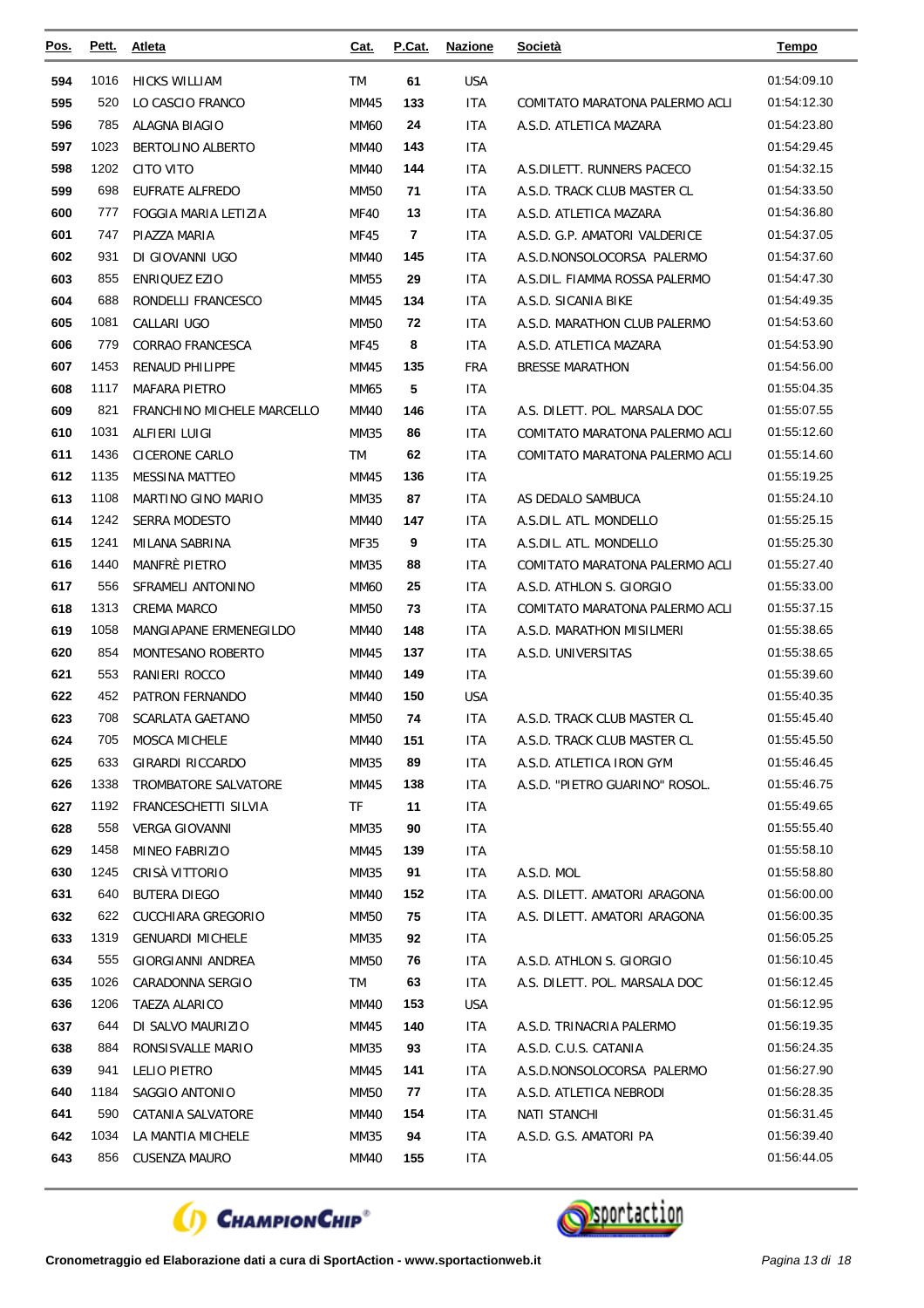| <u>Pos.</u> | Pett. | <b>Atleta</b>               | Cat.        | P.Cat. | <b>Nazione</b> | <b>Società</b>                   | Tempo       |
|-------------|-------|-----------------------------|-------------|--------|----------------|----------------------------------|-------------|
| 644         | 738   | <b>TRUZZI ATTANASIO</b>     | MM60        | 26     | ITA            | A.S.DIL. ATL. MONDELLO           | 01:56:48.20 |
| 645         | 1186  | <b>BARONE PAOLO</b>         | <b>MM50</b> | 78     | ITA            | A.S.D.CINQUE TORRI TRAPANI       | 01:56:48.75 |
| 646         | 875   | <b>ARDIZZONE LAURA</b>      | <b>TF</b>   | 12     | ITA            | A.S.D. TRINACRIA PALERMO         | 01:56:51.15 |
| 647         | 1087  | RICCIARDELLO CARLO GIUSEPPE | MM45        | 142    | ITA            | A.S.D. ATLETICA NEBRODI          | 01:56:51.20 |
| 648         | 1243  | SERRA PIERO ANTONIO         | MM35        | 95     | ITA            | COMITATO MARATONA PALERMO ACLI   | 01:56:53.45 |
| 649         | 1021  | CANNAVÒ ALFIO               | <b>MM55</b> | 30     | <b>ITA</b>     | A.S.D. UNIVERSITAS               | 01:56:58.00 |
| 650         | 951   | TAORMINA GIOVANNI           | MM65        | 6      | ITA            | A.S.D.NONSOLOCORSA PALERMO       | 01:57:03.50 |
| 651         | 601   | LO GRECO DARIO DAMIANO      | MM35        | 96     | <b>ITA</b>     |                                  | 01:57:03.80 |
| 652         | 1358  | <b>NASTASI MARCO</b>        | MM35        | 97     | ITA            |                                  | 01:57:19.05 |
| 653         | 812   | AIELLO GIOVANNI             | MM60        | 27     | ITA            | A.S.DIL PALERMO H 13,30          | 01:57:21.05 |
| 654         | 964   | PRESTIGIACOMO GIUSEPPE      | MM55        | 31     | ITA            | G.S. DIL.VERGINE MARIA PA        | 01:57:25.65 |
| 655         | 1350  | <b>FILIPPAZZO FRANCESCO</b> | MM35        | 98     | <b>ITA</b>     | G.S. DIL.VERGINE MARIA PA        | 01:57:26.25 |
| 656         | 1050  | TALAMINI GIANCARLO          | MM40        | 156    | ITA            |                                  | 01:57:27.65 |
| 657         | 608   | LA ROSA ANTONINO            | MM55        | 32     | <b>ITA</b>     | A.S.D FIAT ATL. TERMINI IRMERESE | 01:57:28.80 |
| 658         | 624   | <b>GRACEFFA CARMELO</b>     | MM35        | 99     | ITA            | A.S. DILETT. AMATORI ARAGONA     | 01:57:34.45 |
| 659         | 800   | <b>GAGLIO PIETRO</b>        | MM50        | 79     | ITA            | A.S.DIL PALERMO H 13,30          | 01:57:36.95 |
| 660         | 833   | BERTUCCIO ALBERTO           | <b>MM40</b> | 157    | ITA            | <b>ASD FIDIPPIDE</b>             | 01:57:42.50 |
| 661         | 433   | KOBER JOCHEN                | MM40        | 158    | <b>GER</b>     | <b>TB NEUFFEN</b>                | 01:58:23.85 |
| 662         | 627   | <b>GAMBINO GIOVANNI</b>     | MM45        | 143    | <b>ITA</b>     | A.S. DILETT. AMATORI ARAGONA     | 01:58:31.45 |
| 663         | 1070  | <b>FAULISI GABRIELLA</b>    | TF          | 13     | <b>ITA</b>     | A.S.DIL. ATL. MONDELLO           | 01:58:31.60 |
| 664         | 1179  | DI DIO FRANCESCO            | MM35        | 100    | ITA            | A.S.DIL. NUOVA ATLETICA NISCEMI  | 01:58:37.15 |
| 665         | 784   | LANZA GASPARE               | <b>MM60</b> | 28     | <b>ITA</b>     | A.S.D. ATLETICA MAZARA           | 01:58:38.65 |
| 666         | 1371  | MORELLO MAURIZIO            | MM50        | 80     | ITA            |                                  | 01:58:39.80 |
| 667         | 1451  | PIZZURRO FRANCESCO          | MM45        | 144    | ITA            |                                  | 01:58:43.35 |
| 668         | 1352  | RAFFAELE ADDAMO SERGIO      | MM35        | 101    | ITA            |                                  | 01:58:43.60 |
| 669         | 1077  | <b>ARNONE FABIOLA</b>       | MF45        | 9      | ITA            | A.S.D. POLISPORTIVA NADIR        | 01:58:43.70 |
| 670         | 1086  | MEGLIO PAOLO                | MM45        | 145    | <b>ITA</b>     |                                  | 01:58:44.55 |
| 671         | 1227  | FREQUENTI ANGELO            | MM45        | 146    | <b>ITA</b>     |                                  | 01:58:48.20 |
| 672         | 550   | TAMBURELLO SALVATORE        | MM40        | 159    | <b>ITA</b>     |                                  | 01:58:54.85 |
| 673         | 858   | <b>JAEGER GINA</b>          | MF50        | 2      | <b>USA</b>     |                                  | 01:59:03.30 |
| 674         | 1208  | <b>GIACALONE VINCENZO</b>   | MM45        | 147    | <b>ITA</b>     | A.S.D. MARATHON ALTOFONTE        | 01:59:04.25 |
| 675         | 1093  | <b>CURCIO PAOLA</b>         | MF45        | 10     | ITA.           | A.S.D.FORREST GUMP               | 01:59:07.00 |
| 676         | 861   | POLI ALBERTO                | MM50        | 81     | ITA            |                                  | 01:59:08.90 |
| 677         | 776   | CASSATA NICOLETTA           | MF45        | 11     | ITA.           | A.S.DIL. FIAMMA ROSSA PALERMO    | 01:59:11.75 |
| 678         | 867   | POLISANO BENEDETTA          | MF50        | 3      | ITA            | A.S.D. SEGESTA                   | 01:59:11.80 |
| 679         | 1084  | <b>MANNO MAURIZIO</b>       | MM40        | 160    | ITA.           | COMITATO MARATONA PALERMO ACLI   | 01:59:20.80 |
| 680         | 1272  | AMBRA FILIPPO               | MM40        | 161    | <b>ITA</b>     | COMITATO MARATONA PALERMO ACLI   | 01:59:29.05 |
| 681         | 1075  | DAMIANI SONIA               | TF          | 14     | ITA            | COMITATO MARATONA PALERMO ACLI   | 01:59:33.15 |
| 682         | 450   | <b>BUCHET ISABELLE</b>      | MF50        | 4      | FRA            |                                  | 01:59:36.75 |
| 683         | 671   | <b>BONAFONI DANIELE</b>     | MM35        | 102    | ITA            | A.S.D. PODISTICA AVIS FABRIANO   | 01:59:38.85 |
| 684         | 1455  | BOLOGNINO DANIELA           | <b>MF50</b> | 5      | ITA            | SEZ ATL. UNICREDIT TORINO        | 01:59:44.90 |
| 685         | 578   | VITERBO GIOVANNI            | MM65        | 7      | ITA            | A.S.D. G.S. AMATORI PA           | 01:59:49.25 |
| 686         | 1107  | <b>MONTANA GIUSEPPE</b>     | MM45        | 148    | ITA.           | COMITATO MARATONA PALERMO ACLI   | 01:59:50.50 |
| 687         | 1327  | CALAMITA ANTONINO           | MM55        | 33     | ITA.           | A.S.D. VALLE DEI TEMPLI          | 01:59:51.85 |
| 688         | 1332  | DI VINCENZO ANTONELLA       | MF45        | 12     | ITA            | A.S.D. VALLE DEI TEMPLI          | 01:59:54.35 |
| 689         | 743   | INGARDIA CARLO              | MM55        | 34     | ITA            | A.S.D. G.P. AMATORI VALDERICE    | 01:59:58.85 |
| 690         | 745   | PANNITTERI UMBERTO          | MM45        | 149    | ITA.           | A.S.D. G.P. AMATORI VALDERICE    | 01:59:58.95 |
| 691         | 748   | RUGGIRELLO PIETRO           | MM40        | 162    | ITA.           | A.S.D. G.P. AMATORI VALDERICE    | 01:59:59.40 |
| 692         | 606   | DEMMA FRANCESCO             | MM50        | 82     | ITA            | A.S.D FIAT ATL. TERMINI IRMERESE | 02:00:00.15 |
| 693         |       | 1116 VARA GIUSEPPE          | <b>MM40</b> | 163    | ITA            |                                  | 02:00:01.50 |



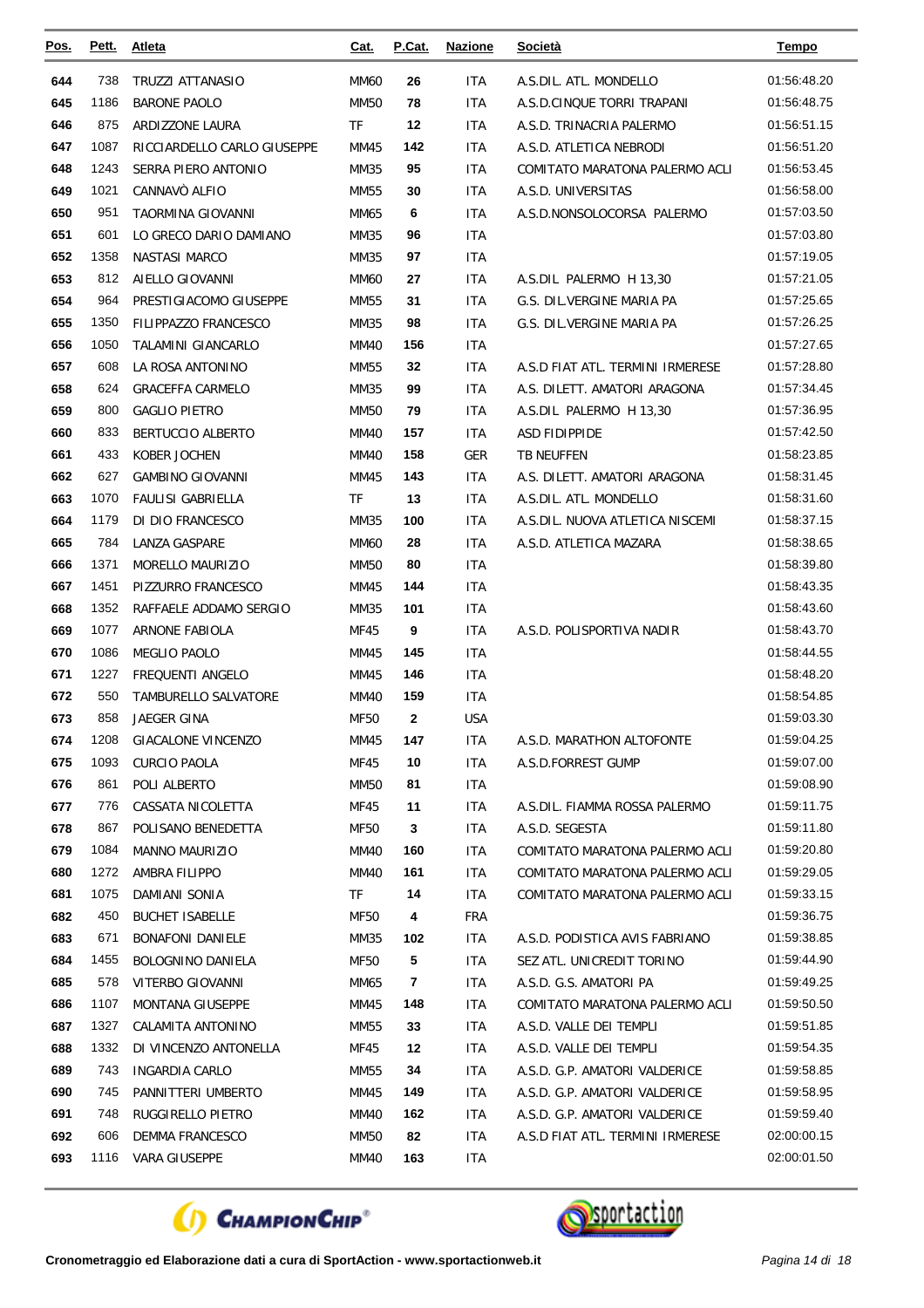| Pos.       | Pett.        | <b>Atleta</b>                 | Cat.         | P.Cat.    | <b>Nazione</b>    | <b>Società</b>                                      | Tempo                      |
|------------|--------------|-------------------------------|--------------|-----------|-------------------|-----------------------------------------------------|----------------------------|
| 694        | 420          | CARDILLO MARIO GIANNI         | <b>MM50</b>  | 83        | <b>ITA</b>        |                                                     | 02:00:02.95                |
| 695        | 1278         | CANGIALOSI BENEDETTO          | MM35         | 103       | <b>ITA</b>        |                                                     | 02:00:10.85                |
| 696        | 697          | DI MAGGIO MARCELLO            | <b>MM40</b>  | 164       | <b>ITA</b>        | A.S.D. TRACK CLUB MASTER CL                         | 02:00:11.90                |
| 697        | 966          | ORLANDO SALVATORE             | MM35         | 104       | <b>ITA</b>        |                                                     | 02:00:13.95                |
| 698        | 634          | <b>BARONE NATALE</b>          | MM40         | 165       | <b>ITA</b>        | A.S.D. ATLETICA IRON GYM                            | 02:00:19.05                |
| 699        | 749          | <b>SCALIA SALVATORE</b>       | MM55         | 35        | <b>ITA</b>        | A.S.D. G.P. AMATORI VALDERICE                       | 02:00:23.45                |
| 700        | 490          | <b>ENGLAND NICOLE</b>         | TF           | 15        | <b>USA</b>        | SIGONELLA RUNNERS CLUB                              | 02:00:27.35                |
| 701        | 1078         | MAGAZZÙ MARIA CHIARA          | <b>MF40</b>  | 14        | <b>ITA</b>        | A.S.D. POLISPORTIVA NADIR                           | 02:00:30.25                |
| 702        | 1291         | DI PRIMA GIOACCHINO           | MM45         | 150       | <b>ITA</b>        |                                                     | 02:00:34.35                |
| 703        | 1395         | CICERONE GIOVANNI             | MM45         | 151       | <b>ITA</b>        | COMITATO MARATONA PALERMO ACLI                      | 02:00:37.20                |
| 704        | 891          | LO PRESTI CLAUDIO             | MM35         | 105       | <b>ITA</b>        | A.S.D. DILETT. G.S. INDOMITA                        | 02:00:49.45                |
| 705        | 760          | GIRGENTI DANILO               | MM35         | 106       | <b>ITA</b>        | A.S.DIL. FIAMMA ROSSA PALERMO                       | 02:00:51.00                |
| 706        | 1143         | <b>BELLOMO MARINA</b>         | <b>MF40</b>  | 15        | <b>ITA</b>        |                                                     | 02:00:52.35                |
| 707        | 746          | PATRICO LEONARDO              | MM45         | 152       | <b>ITA</b>        | A.S.D. G.P. AMATORI VALDERICE                       | 02:00:54.10                |
| 708        | 576          | SIRCHIA GIOVANNI              | MM55         | 36        | <b>ITA</b>        | A.S.D. G.S. AMATORI PA                              | 02:00:55.30                |
| 709        | 596          | DORMI MAURO                   | MM40         | 166       | <b>ITA</b>        |                                                     | 02:01:05.55                |
| 710        | 595          | CONSOLANTE ALESSANDRA         | <b>MF40</b>  | 16        | <b>ITA</b>        |                                                     | 02:01:06.40                |
| 711        | 967          | PIRANIO BERNARDO              | MM35         | 107       | <b>ITA</b>        | COMITATO MARATONA PALERMO ACLI                      | 02:01:22.15                |
| 712        | 740          | <b>BARRACO ANNA</b>           | <b>MF40</b>  | 17        | <b>ITA</b>        | A.S.D. G.P. AMATORI VALDERICE                       | 02:01:30.40                |
| 713        | 761          | <b>SCAVO DOMENICO</b>         | <b>MM50</b>  | 84        | <b>ITA</b>        | A.S.DIL. FIAMMA ROSSA PALERMO                       | 02:01:30.50                |
| 714        | 750          | SENIA ROBERTA                 | TF           | 16        | <b>ITA</b>        | A.S.D. G.P. AMATORI VALDERICE                       | 02:01:30.80                |
| 715        | 572          | PINIO ROSARIO                 | <b>MM60</b>  | 29        | <b>ITA</b>        | A.S.D. G.S. AMATORI PA                              | 02:01:41.80                |
| 716        | 902          | <b>MALTESE ROSARIO</b>        | TM           | 64        | ITA               | A.S.D.CINQUE TORRI TRAPANI                          | 02:01:44.90                |
| 717        | 1067         | <b>VERACI SALVATORE</b>       | <b>MM70</b>  | 2         | <b>ITA</b>        | A.S.DIL. ATL. MONDELLO                              | 02:01:55.55                |
| 718        | 998          | <b>SCAFIDI FILIPPO</b>        | TM           | 65        | <b>ITA</b>        | COMITATO MARATONA PALERMO ACLI                      | 02:01:55.85                |
| 719        | 488          | PERRY RUSTY                   | <b>MM40</b>  | 167       | <b>USA</b>        | SIGONELLA RUNNERS CLUB                              | 02:01:59.50                |
| 720        | 489          | PERRY MICHELLE                | <b>MF40</b>  | 18        | <b>USA</b>        | SIGONELLA RUNNERS CLUB                              | 02:02:00.05                |
| 721        | 1506         | MESCHIS AREDIO GIACOMO        | <b>MM40</b>  | 168       | <b>ITA</b>        | COMITATO MARATONA PALERMO ACLI                      | 02:02:13.60                |
| 722        | 1234         | SIRACUSA MARCO                | MM35         | 108       | <b>ITA</b>        | A.S.DIL. POL. V.S. AIRONI                           | 02:02:15.05                |
| 723        | 739          | <b>FIORE MAURIZIO</b>         | MM50         | 85        | <b>ITA</b>        | ASS. POL. DIL. DAKAR                                | 02:02:17.00                |
| 724        | 677          | AMARÙ GIULIANA                | <b>MF50</b>  | 6         | <b>ITA</b>        | A.S.D. G.S. AMATORI PA                              | 02:02:18.70                |
| 725        | 1061         | CARNOVALI ALESSANDRO          | MM35         | 109       | ITA               | ROAD RUNNERS MILANO                                 | 02:02:24.15                |
| 726        | 1012         | VITALE MARIA FRANCESCA        | <b>MF40</b>  | 19        | <b>ITA</b>        | A.S.D. ATLETICATERRASINI                            | 02:02:24.55                |
| 727        | 1054<br>1141 | MUSSO MARIA PIA<br>CALÀ MARIA | MF35         | 10        | ITA               | COMITATO MARATONA PALERMO ACLI                      | 02:02:24.80                |
| 728<br>729 | 1387         | ZICHICHI GIOVANNI             | MF40         | 20<br>110 | ITA<br><b>ITA</b> | ATLETICA TUSCULUM<br>COMITATO MARATONA PALERMO ACLI | 02:02:31.00<br>02:02:49.15 |
| 730        | 1302         | CARLOZZO MARIA ROSARIA        | MM35<br>MF35 | 11        | <b>ITA</b>        | A.S.D. ATLETICA NEBRODI                             | 02:03:04.35                |
| 731        | 1303         | RANDAZZO ANGELA GABRIELLA     | MF35         | 12        | ITA               | A.S.D. ATLETICA NEBRODI                             | 02:03:04.55                |
| 732        | 1433         | PIERI DANIELE                 | MM55         | 37        | <b>ITA</b>        | COMITATO MARATONA PALERMO ACLI                      | 02:03:05.15                |
| 733        | 1277         | FERRARA GIANFRANCO            | MM40         | 169       | ITA               |                                                     | 02:03:05.35                |
| 734        | 1183         | REITANO DOMENICO              | MM45         | 153       | ITA.              | A.S.D. ATLETICA NEBRODI                             | 02:03:12.25                |
| 735        | 1181         | BILLONE GIOVANNI FILIPPO      | MM50         | 86        | <b>ITA</b>        | A.S.D. ATLETICA NEBRODI                             | 02:03:12.55                |
| 736        | 412          | RAGAIGNE CHRISTIAN            | MM50         | 87        | FRA               | <b>BRESSE MARATHON</b>                              | 02:03:18.65                |
| 737        | 871          | <b>GANCI FRANCESCA</b>        | MF45         | 13        | <b>ITA</b>        | A.S.D. SEGESTA                                      | 02:03:26.80                |
| 738        | 714          | BARBARO PAOLO GUIDO           | MM35         | 111       | ITA.              | ROMA ROAD RUNNERS CLUB                              | 02:03:32.05                |
| 739        | 948          | RIZZUTO MAURIZIO              | MM45         | 154       | ITA.              | A.S.D.NONSOLOCORSA PALERMO                          | 02:03:33.85                |
| 740        | 414          | <b>TEUFL KURT</b>             | MM35         | 112       | AUT               | RAUSCH KRAUTERHAARKOSMETIK                          | 02:03:35.00                |
| 741        | 778          | RANDAZZO CALOGERA             | MF45         | 14        | ITA.              | A.S.D. ATLETICA MAZARA                              | 02:03:41.60                |
| 742        | 1148         | <b>FRASALE ROBERTO</b>        | TM           | 66        | <b>ITA</b>        | VIOLETTACLUB                                        | 02:03:44.10                |
| 743        | 1009         | MANIACI GIUSEPPA              | MF45         | 15        | <b>ITA</b>        | A.S.D. ATLETICATERRASINI                            | 02:03:46.35                |
|            |              |                               |              |           |                   |                                                     |                            |



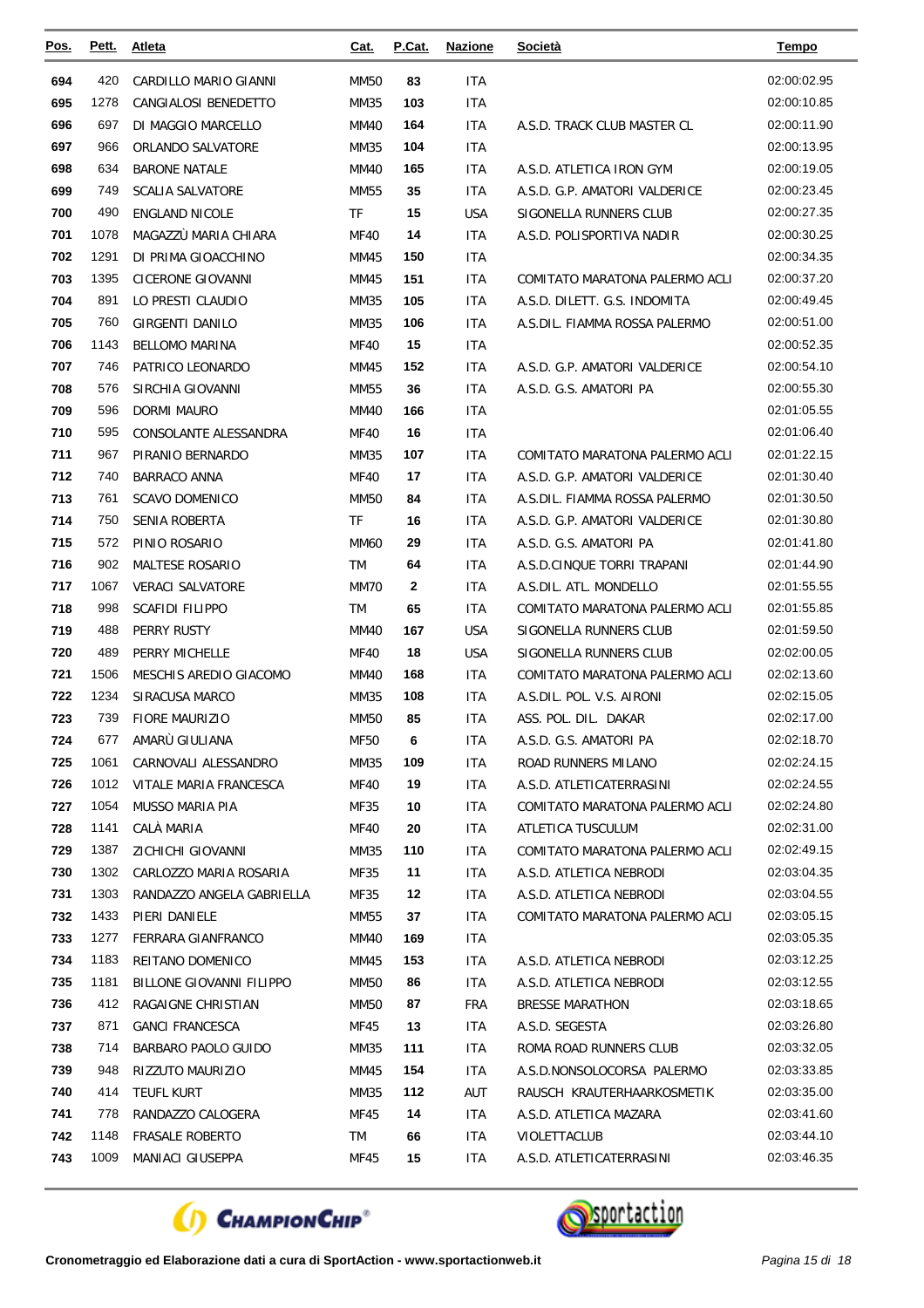| <u>Pos.</u> | Pett. | <b>Atleta</b>                | Cat.        | P.Cat.                  | <b>Nazione</b> | <b>Società</b>                   | <b>Tempo</b> |
|-------------|-------|------------------------------|-------------|-------------------------|----------------|----------------------------------|--------------|
| 744         | 1137  | LA BARBERA GIUSEPPE          | <b>MM40</b> | 170                     | ITA            |                                  | 02:04:09.55  |
| 745         | 813   | SCARDAVI GIOVANNI            | <b>MM50</b> | 88                      | <b>ITA</b>     | A.S.DIL PALERMO H 13,30          | 02:04:12.30  |
| 746         | 678   | <b>BUTTICÈ CARLO</b>         | MM35        | 113                     | ITA            | COMITATO MARATONA PALERMO ACLI   | 02:04:35.00  |
| 747         | 852   | CARACAUSI GIULIO             | TM          | 67                      | ITA            |                                  | 02:04:47.35  |
| 748         | 625   | <b>SCIFO RENATO</b>          | MM45        | 155                     | ITA            | A.S. DILETT. AMATORI ARAGONA     | 02:05:10.95  |
| 749         | 568   | MAIORINO ANTONINO            | MM45        | 156                     | <b>ITA</b>     | A.S.D. G.S. AMATORI PA           | 02:05:29.75  |
| 750         | 580   | COCILOVO MARIA               | MF45        | 16                      | ITA            | A.S.D. G.S. AMATORI PA           | 02:05:31.70  |
| 751         | 496   | PANERO TOMMASO               | MM70        | 3                       | ITA            | A.S.D. G.S. AMATORI PA           | 02:05:36.60  |
| 752         | 1046  | CASTIGLIONE GIUSEPPE         | <b>MM50</b> | 89                      | ITA            | A.S.D. PROSPORT RAVANUSA         | 02:05:37.35  |
| 753         | 582   | PERRUCCIO LOREDANA           | MF45        | 17                      | ITA            | A.S.D. G.S. AMATORI PA           | 02:05:40.75  |
| 754         | 1410  | <b>MORREALE MARTA</b>        | TF          | 17                      | ITA            | COMITATO MARATONA PALERMO ACLI   | 02:06:31.30  |
| 755         | 505   | <b>CROCE DOMENICO</b>        | MM40        | 171                     | ITA            | A.S.D. LIPA ALCAMO               | 02:06:33.80  |
| 756         | 1195  | <b>COTTONE GIUSEPPA</b>      | MF35        | 13                      | <b>ITA</b>     | COMITATO MARATONA PALERMO ACLI   | 02:06:42.45  |
| 757         | 896   | <b>KRUEGER JOCHEN</b>        | <b>MM50</b> | 90                      | <b>GER</b>     | L.T. BERN HUEBER                 | 02:06:46.45  |
| 758         | 726   | <b>BECKER SILKE</b>          | MF45        | 18                      | <b>GER</b>     | LT BERND HUEBNER                 | 02:06:46.70  |
| 759         | 1261  | DEL GIOVANE MARIO            | <b>TM</b>   | 68                      | <b>ITA</b>     | LT BERND HUEBNER                 | 02:06:47.00  |
| 760         | 1194  | SHIFFLETT JESSICA            | TF          | 18                      | <b>USA</b>     |                                  | 02:06:49.45  |
| 761         | 461   | LIEVAUX CLAIRE               | TF          | 19                      | <b>FRA</b>     | <b>BRESSE MARATHON</b>           | 02:06:50.45  |
| 762         | 539   | LANDIS LAUREN                | MF45        | 19                      | <b>USA</b>     |                                  | 02:07:00.35  |
| 763         | 1015  | <b>BUCK JAMES</b>            | <b>TM</b>   | 69                      | <b>USA</b>     |                                  | 02:07:05.15  |
| 764         | 1307  | CARPENTER SHANTISHA          | TF          | 20                      | <b>CUB</b>     |                                  | 02:07:07.25  |
| 765         | 819   | <b>TRIPODI VINCENZO</b>      | MM65        | 8                       | <b>ITA</b>     | A.S.D. ONLUS SAN GIORGIO EXTRA   | 02:07:13.75  |
| 766         | 1392  | RANDAZZO GIUSEPPE            | MM45        | 157                     | ITA            | COMITATO MARATONA PALERMO ACLI   | 02:07:15.05  |
| 767         | 1381  | CARPINO LUCA                 | MM45        | 158                     | ITA            | A.S.D. ATLETICA MONTURANESE      | 02:07:35.30  |
| 768         | 723   | MALTESE FRANCESCA            | MF35        | 14                      | ITA            | A.S.DILETT. RUNNERS PACECO       | 02:07:38.55  |
| 769         | 1109  | <b>BALLETTI GOFFREDO</b>     | <b>MM70</b> | 4                       | ITA            | ATLETICA EST                     | 02:07:43.70  |
| 770         | 1253  | <b>LENZI BENEDETTO</b>       | <b>TM</b>   | 70                      | ITA            | COMITATO MARATONA PALERMO ACLI   | 02:07:44.90  |
| 771         | 652   | SMITH JEFF                   | MM55        | 38                      | <b>USA</b>     | <b>INDIANHEAD TRACK CLUB</b>     | 02:07:49.90  |
| 772         | 1044  | <b>TERRANA FRANCESCO</b>     | MM65        | 9                       | ITA            | A.S.D. G.S. AMATORI PA           | 02:07:50.10  |
| 773         | 434   | PIRRO ALEXANDRA              | MF35        | 15                      | GER            | TB NEUFFEN                       | 02:07:59.40  |
| 774         | 848   | AQUILINA PELLEGRINO          | <b>MM55</b> | 39                      | <b>ITA</b>     | A.S.D. MARATHON CLUB SCIACCA     | 02:08:03.85  |
| 775         | 679   | PERRICONE ROBERTO            | MM50        | 91                      | ITA            |                                  | 02:08:19.35  |
| 776         | 1010  | <b>GAGLIO MARIA</b>          | <b>MF50</b> | $\overline{\mathbf{r}}$ | ITA            | A.S.D. ATLETICATERRASINI         | 02:08:23.35  |
| 777         | 546   | BORTOLATO MARIA REGINA       | <b>MF50</b> | 8                       | ITA            | RUNNING EVOLUTION                | 02:08:36.00  |
| 778         | 1393  | <b>GUGLIELMINI SALVATORE</b> | MM45        | 159                     | ITA            | COMITATO MARATONA PALERMO ACLI   | 02:08:41.00  |
| 779         | 1133  | FEDERICO PROVVIDENZA         | MF45        | 20                      | ITA            | A.S.D. G.S. AMATORI PA           | 02:08:42.75  |
| 780         | 473   | AZZOLINA GIOVANNI            | MM35        | 114                     | ITA            |                                  | 02:08:46.50  |
| 781         | 611   | RIVALDO ANTONINO             | MM45        | 160                     | ITA            | A.S.D FIAT ATL. TERMINI IRMERESE | 02:08:46.80  |
| 782         | 1124  | EGGERT WOLFRAM               | MM55        | 40                      | <b>GER</b>     |                                  | 02:08:48.80  |
| 783         | 638   | <b>GIROLAMETTO LUCA</b>      | <b>SM</b>   | 11                      | ITA            |                                  | 02:08:59.85  |
| 784         | 771   | <b>INFANTOLINO SANTO</b>     | <b>MM55</b> | 41                      | ITA            | A.S.DIL. FIAMMA ROSSA PALERMO    | 02:09:05.65  |
| 785         | 991   | <b>ERICKSON NICHOLE</b>      | TF          | 21                      | USA            |                                  | 02:09:07.05  |
| 786         | 407   | PAGANI LUIGINA               | <b>MF55</b> | 1                       | ITA.           | I PERDIFIATI DI SOMMO            | 02:09:10.15  |
| 787         | 838   | FILIZZOLO CONCETTA           | MF45        | 21                      | ITA            | A.S.DIL. ATL. MONDELLO           | 02:09:24.65  |
| 788         | 1450  | PURICELLI MARINA             | <b>MF60</b> | 1                       | ITA            |                                  | 02:09:27.55  |
| 789         | 913   | LAZZARA ROSALIA              | MF35        | 16                      | ITA            | A.S.D.CINQUE TORRI TRAPANI       | 02:09:31.30  |
| 790         | 790   | <b>BRUNO FRANCESCO</b>       | MM55        | 42                      | ITA            | A.S.DIL PALERMO H 13,30          | 02:09:49.50  |
| 791         | 926   | ODDO ROSALIA                 | MF35        | 18                      | ITA.           | G.S.D. LA VOLATA                 | 02:09:51.85  |
| 792         | 924   | MAZZARA TERESA               | MF35        | 17                      | ITA            | G.S.D. LA VOLATA                 | 02:09:51.85  |
| 793         | 925   | ODDO MARIA GRAZIA            | MF35        | 19                      | ITA            | G.S.D. LA VOLATA                 | 02:09:51.95  |



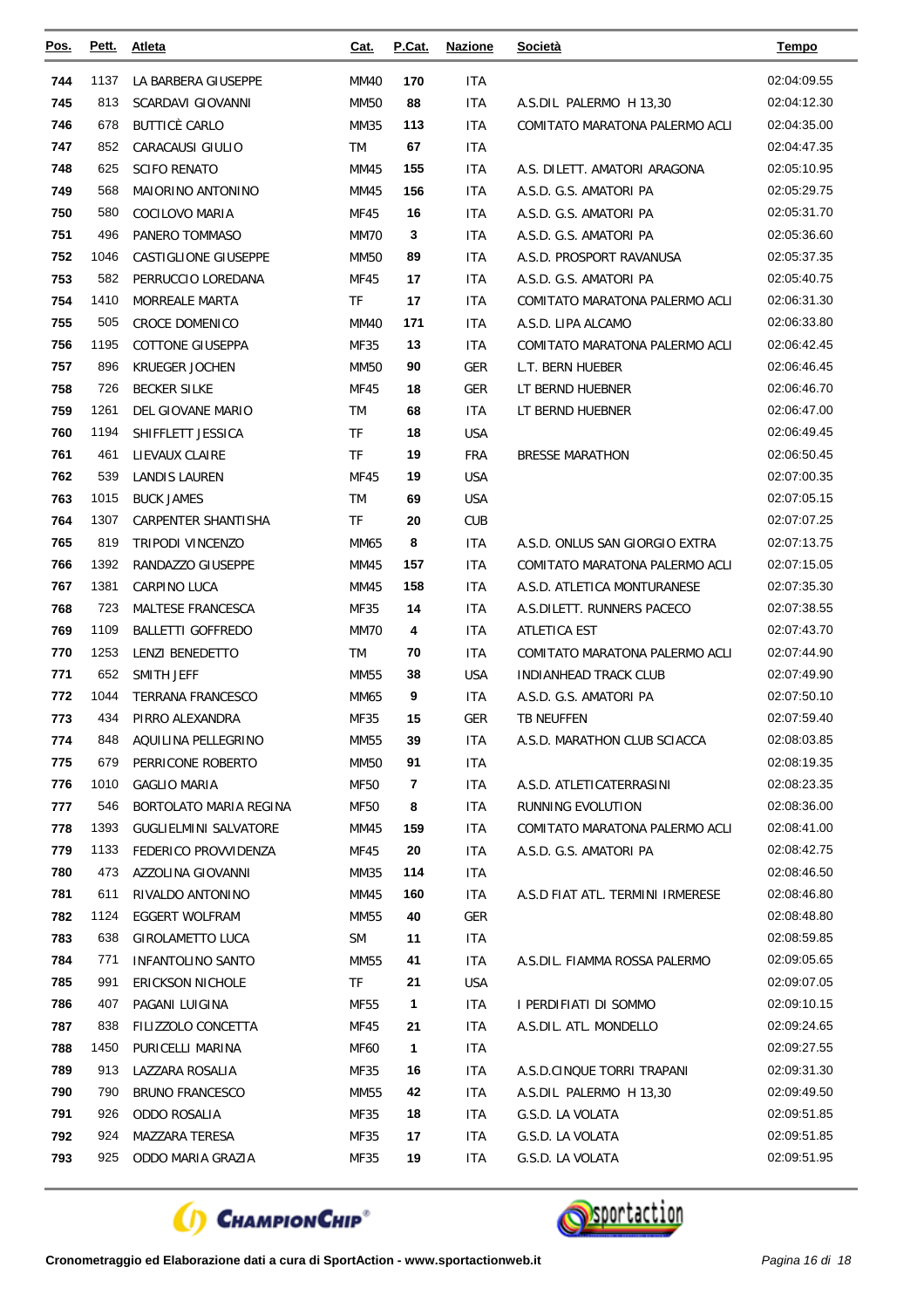| <u>Pos.</u> | Pett. | Atleta                     | <u>Cat.</u> | P.Cat.       | <b>Nazione</b> | Società                          | Tempo       |
|-------------|-------|----------------------------|-------------|--------------|----------------|----------------------------------|-------------|
| 794         | 868   | PALMERI FRANCESCA          | <b>MF50</b> | 9            | <b>ITA</b>     | A.S.D. SEGESTA                   | 02:10:13.05 |
| 795         | 457   | <b>WEISS LEAH</b>          | TM          | 71           | <b>USA</b>     |                                  | 02:10:14.25 |
| 796         | 445   | <b>GIUDICE MARIA ROSA</b>  | <b>MF40</b> | 21           | <b>ITA</b>     | A.S.DIL. ATL. MONDELLO           | 02:10:31.55 |
| 797         | 444   | URCIUOLI ANTONIO           | MM40        | 172          | ITA            | A.S.DIL. ATL. MONDELLO           | 02:10:32.65 |
| 798         | 1365  | <b>VENTIMIGLIA LORENZA</b> | <b>MF40</b> | 22           | <b>ITA</b>     | A.S.DIL. ATL. MONDELLO           | 02:10:37.10 |
| 799         | 1383  | TOTH MARTIN                | <b>MM40</b> | 173          | <b>GER</b>     |                                  | 02:11:05.25 |
| 800         | 1126  | CAROLLO PAOLO              | <b>MM60</b> | 30           | <b>ITA</b>     |                                  | 02:11:10.05 |
| 801         | 972   | COSTANZA ALESSANDRO        | MM35        | 115          | <b>ITA</b>     |                                  | 02:11:15.65 |
| 802         | 1441  | ZITO GIACOMO               | MM45        | 161          | <b>ITA</b>     | A.S.D. POLIZIA DI STATO          | 02:11:29.25 |
| 803         | 1055  | DEL NOCE GIOVANNI          | MM45        | 162          | <b>ITA</b>     | A.S.DIL PALERMO H 13,30          | 02:11:33.80 |
| 804         | 1134  | SANTORO FRANCESCA          | MF55        | 2            | ITA            | A.S.D. G.S. AMATORI PA           | 02:11:49.20 |
| 805         | 718   | RIGO GUIDO                 | <b>MM50</b> | 92           | <b>ITA</b>     |                                  | 02:12:07.60 |
| 806         | 1092  | <b>HINOJOSA JESSE</b>      | TM          | 72           | <b>SPA</b>     | SIGONELLA RUNNERS CLUB           | 02:12:15.55 |
| 807         | 955   | TUMMINELLI VINCENZO        | MM40        | 174          | <b>ITA</b>     | ASD COM.ORG.MARATONA CITTÀ PA    | 02:12:16.65 |
| 808         | 460   | LIEVAUX GILLES             | MM55        | 43           | <b>FRA</b>     | <b>BRESSE MARATHON</b>           | 02:12:19.85 |
| 809         | 864   | <b>SCAFIDI RENATO</b>      | <b>MM40</b> | 175          | <b>ITA</b>     | A.S.D. PODISTICA CAPO D'ORLANDO  | 02:12:37.35 |
| 810         | 532   | BEGLIOMINI MANRICA         | MF45        | 22           | <b>ITA</b>     | A.S.D. PODISTICA PRATESE         | 02:12:44.75 |
| 811         | 1366  | SPATARO GIUSEPPE           | MM45        | 163          | <b>ITA</b>     | COMITATO MARATONA PALERMO ACLI   | 02:13:03.45 |
| 812         | 1394  | INTRAVAIA ANDREA           | MM45        | 164          | <b>ITA</b>     | COMITATO MARATONA PALERMO ACLI   | 02:13:28.75 |
| 813         | 563   | ARCAIO ANTONINO            | <b>MM50</b> | 93           | <b>ITA</b>     | A.S.D. G.S. AMATORI PA           | 02:13:32.50 |
| 814         | 914   | <b>ASTA ANDREA</b>         | MM55        | 44           | <b>ITA</b>     | A.S.D.CINQUE TORRI TRAPANI       | 02:13:35.05 |
| 815         | 583   | BADAGLIACCA ANTONINO       | MM55        | 45           | <b>ITA</b>     | COMITATO MARATONA PALERMO ACLI   | 02:13:49.85 |
| 816         | 503   | CERNIGLIARO ANNA           | <b>MF40</b> | 23           | <b>ITA</b>     | A.S.DIL. ATL. MONDELLO           | 02:13:50.25 |
| 817         | 447   | CORTI PAOLO                | MM35        | 116          | <b>ITA</b>     | TRA LE RIGHE                     | 02:14:06.80 |
| 818         | 448   | MORGASI RENATA             | MF35        | 20           | <b>ITA</b>     | TRA LE RIGHE                     | 02:14:07.10 |
| 819         | 851   | <b>KELLY ASHLEY</b>        | <b>TF</b>   | 22           | <b>USA</b>     |                                  | 02:14:13.55 |
| 820         | 1119  | SANFILIPPO ASSUNTA         | MF45        | 23           | <b>ITA</b>     |                                  | 02:14:54.20 |
| 821         | 1259  | PONTORNO ALESSANDRO        | MM55        | 46           | <b>ITA</b>     | A.S.D. TRINACRIA PALERMO         | 02:14:56.70 |
| 822         | 1030  | <b>CUSIMANO FRANCESCO</b>  | MM65        | 10           | <b>ITA</b>     | A.S.D. TRINACRIA PALERMO         | 02:14:58.15 |
| 823         | 493   | PUGLISI FRANCESCO          | MM45        | 165          | <b>ITA</b>     | A.S.D. DILETT. G.S. INDOMITA     | 02:15:09.70 |
| 824         | 1154  | <b>FOLDEN BRONWYN</b>      | TM          | 73           | <b>AUS</b>     |                                  | 02:15:09.70 |
| 825         | 1281  | <b>GUIDO ROSARIO</b>       | MM40        | 176          | <b>ITA</b>     | A.S.D FIAT ATL. TERMINI IRMERESE | 02:15:48.25 |
| 826         | 905   | SANACORE FRANCESCO         | MM50        | 94           | ITA            | A.S.D.CINQUE TORRI TRAPANI       | 02:16:08.35 |
| 827         | 1279  | <b>SCICOLONE NAZARENO</b>  | <b>MM50</b> | 95           | <b>ITA</b>     | A.S.D. PROSPORT RAVANUSA         | 02:16:28.05 |
| 828         | 829   | RALLO MATILDE              | MF35        | 21           | ITA            | A.S. DILETT. POL. MARSALA DOC    | 02:16:31.15 |
| 829         | 869   | SANCLIMENTI CATERINA       | MF45        | 24           | ITA            | A.S.D. SEGESTA                   | 02:16:37.25 |
| 830         | 588   | VISCONTI FEDERICO          | MM45        | 166          | <b>ITA</b>     |                                  | 02:16:41.55 |
| 831         | 599   | BOERCHI ELISABETTA         | MF45        | 25           | ITA            | C.U.S. DEI LAGH - ATL. VASRESE   | 02:16:42.20 |
| 832         | 1333  | PIAZZA LEONARDA            | MF45        | 26           | ITA            | A.S.DILETT. RUNNERS PACECO       | 02:17:04.05 |
| 833         | 928   | REINA VINCENZA             | MF60        | $\mathbf{2}$ | ITA            | G.S.D. LA VOLATA                 | 02:17:04.40 |
| 834         | 1271  | <b>GALATI SALVATORE</b>    | MM40        | 177          | ITA            | COMITATO MARATONA PALERMO ACLI   | 02:17:32.80 |
| 835         | 1318  | MAISANO GIUSEPPE           | MM45        | 167          | ITA            | COMITATO MARATONA PALERMO ACLI   | 02:17:51.50 |
| 836         | 504   | LA BARBERA LEONARDO        | TM          | 74           | <b>ITA</b>     |                                  | 02:18:21.50 |
| 837         | 1080  | PUNGENTE KENNETH GARFIELD  | MM65        | 11           | CAN            | COMITATO MARATONA PALERMO ACLI   | 02:18:28.85 |
| 838         | 1246  | NATHANSON MARSHALL         | MM45        | 168          | <b>ITA</b>     |                                  | 02:18:39.85 |
| 839         | 681   | GASPARRO SALVATORE         | MM50        | 96           | ITA            | A.S.D. G.S. AMATORI PA           | 02:18:42.75 |
| 840         | 1132  | <b>GUGLIOTTA FRANCESCO</b> | MM65        | 12           | ITA            | A.S.D. G.S. AMATORI PA           | 02:18:58.95 |
| 841         | 988   | CHIARAMONTE TOMMASO        | MM50        | 97           | <b>ITA</b>     |                                  | 02:19:22.30 |
| 842         | 1438  | LIPARI CARMELO             | MM45        | 169          | ITA            | COMITATO MARATONA PALERMO ACLI   | 02:19:44.40 |
| 843         | 1235  | VACCARO ALESSANDRO         | MM40        | 178          | <b>ITA</b>     |                                  | 02:21:02.60 |